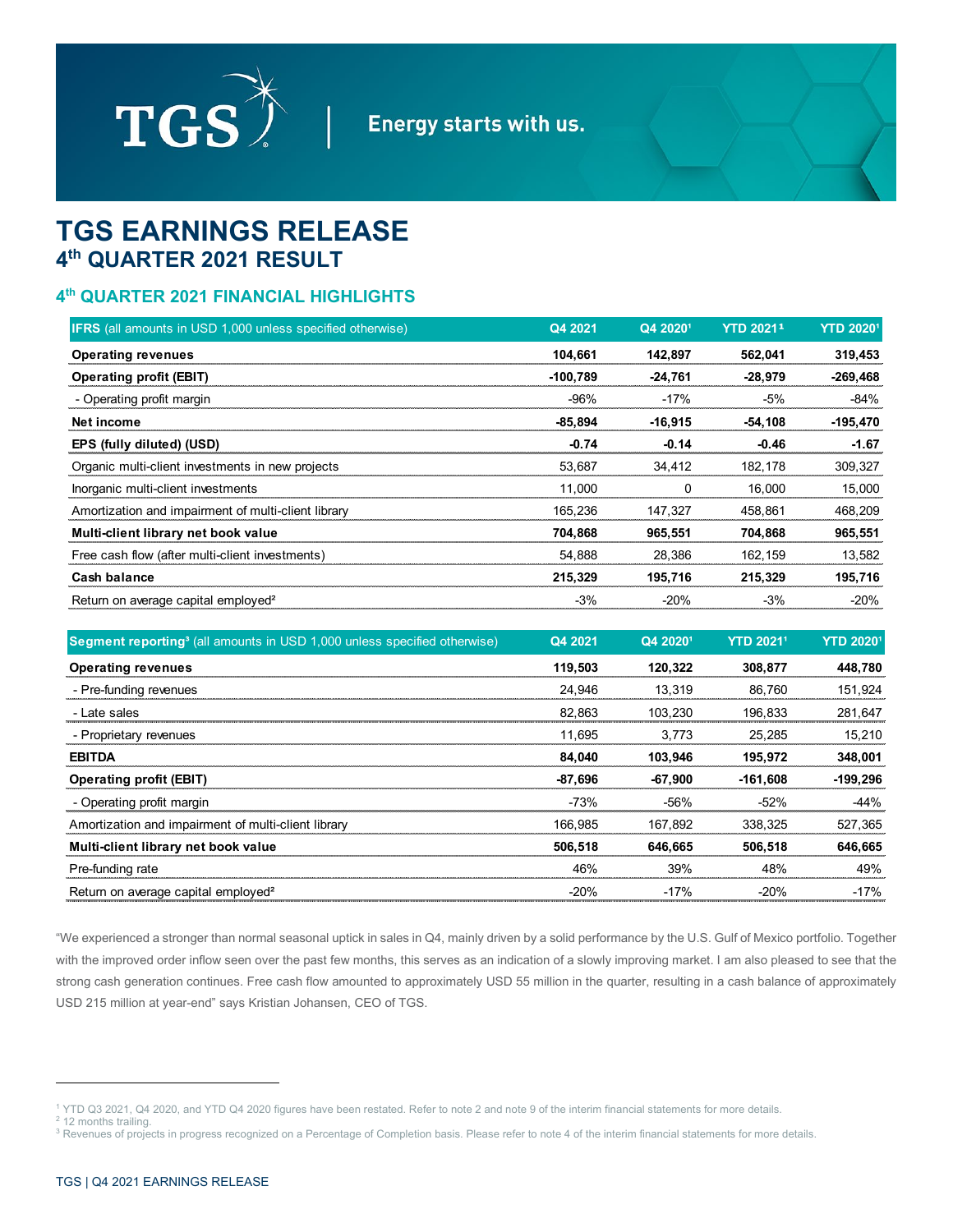# **Q4 HIGHLIGHTS – SEGMENT REPORTING**

- Free cash flow (cash flow from operations after organic investments in the multi-client library) was USD 54.9 million in Q4 2021 compared to USD 28.4 million in Q4 2020.
- Cash balance at 31 December 2021 was USD 215.3 million, supporting a dividend payment of USD 0.14 per share and the ongoing USD 20 million share buyback program.
- Segment revenues were USD 119.5 million in Q4 2021, down 0.7% from USD 120.3 million in Q4 2020.
- Late sales in Q4 2021 were USD 82.9 million, down 19.7% from USD 103.2 million in Q4 2020.
- New investments of USD 53.7 million were supported by prefunding of USD 24.9 million (46.4% of the investments) during Q4 2021. This compares to USD 34.4 million in investments with pre-funding of USD 13.3 million (38.7% of the investments) in Q4 2020.
- Q4 2021 EBITDA was USD 84.0 million, down 19.2% from USD 103.9 million in Q4 2020. Operating costs included costs related the proprietary part of the NOAKA OBN survey in Norway.
- TGS' backlog amounted to USD 90.2 million at the end of Q4 2021 compared to USD 46.8 million at the end of Q3 2021 and USD 88.9 million at the end of Q4 2020.

# **FINANCIALS – IFRS REPORTING**

The discussion and analysis in this section is based on IFRS reporting, where revenue recognition generally is postponed until project completion. This implies that prefunding committed prior to start-up of the project and late sales committed in the work-in-progress phase are not recognized until delivery of the data to the customer. For internal reporting purposes, TGS also prepares accounts (segment reporting) where sales committed prior to completion of the project are recognized on a Percentage of Completion basis. These accounts are further elaborated in the "FINANCIALS – SEGMENT REPORTING" section further below.

Note that the accounts for Q1 to Q3 in 2021 and the full year 2020 have been restated to reflected changes to accounting practice in Latin America (refer to note 9 of the interim financial statements for more details).

## **Operating revenues and operating profit**

Revenues amounted to USD 104.7 million in Q4 2021, a decrease of 26.8% from USD 142.9 million in Q4 2020. Revenues from projects completed and delivered during the quarter amounted to USD 39.9 million in Q4 2021.

Amortization and impairments of the multi-client library amounted to USD 165.2 million in Q4 2021 versus USD 147.3 million in Q4 2020. Of this, impairments amounted to USD 67.4 million, accelerated amortization was USD 47.2 million and straight-line amortization was USD 51.5 million.

Personnel costs were USD 14.2 million compared to USD 7.8 million in Q4 2020. The difference is partly attributable to bonus payments earned in Q4 2021, as well as negative adjustments in Q4 2020 related to the value of long-term incentive schemes. Other operating expenses amounted to USD 12.7 million compared to USD 6.0 million in Q4 2020. The increase is partly related to non-recurring items, such as the write down of certain withholding tax credits, and partly to Q4 2020 costs being lowered by a reversal of accruals of legal costs.

Operating loss amounted to USD 100.8 million in Q4 2021 compared to loss of USD 24.8 million in the same quarter of last year.

#### **Financial items and profit before tax**

Net financial items for Q4 2021 totaled USD -2.3 million compared to USD -3.1 million in Q4 2020.

Loss before tax was USD 103.1 million in Q4 2021 compared to losses of USD 27.9 million in Q4 2020.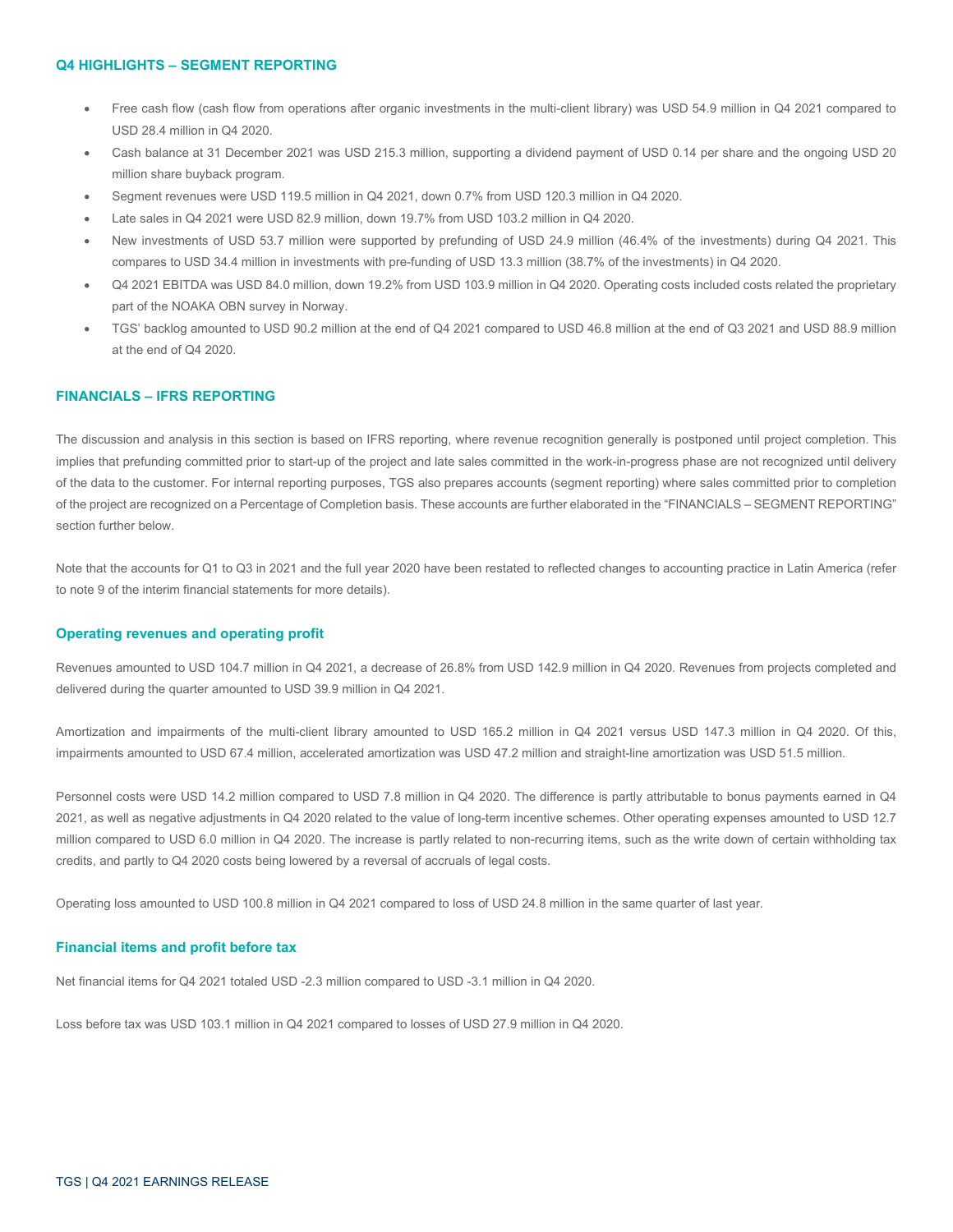#### **Tax and net income**

TGS reports tax charges in accordance with the Accounting Standard IAS 12. Taxes are computed based on the USD value of the appropriate tax provisions according to local tax regulations. The tax charges are influenced not only by local profits, but also by fluctuations in exchange rates between the respective local currencies and USD. This computation makes it difficult to predict tax charges on a quarterly or annual basis.

TGS' corporate income tax rate is a weighted average rate primarily based on the tax rates of Norway (22%), Brazil (34%) and the US (21%).

The tax expense for Q4 2021 was USD -17.2 million (USD -11.0 million in Q4 2020), corresponding to a tax rate of 17% (39% in Q4 2020). The tax rate was reduced by losses in certain high-tax jurisdictions not being deemed to be fully recoverable.

Net income amounted to USD -85.9 million in Q4 2021, compared to USD -16.9 million in Q4 2020. This corresponds to a fully diluted EPS of USD -0.74 versus USD -0.14 in Q4 2020.

# **Balance sheet**

As of 31 December 2021, TGS had a cash balance of USD 215.3 million, an increase of USD 19.6 million from 31 December 2020 (USD 195.7 million). Interest-bearing debt was zero at the end of Q4 2021 compared to USD 2.5 million at the end of Q4 2020, resulting in a net cash balance of USD 215.3 million (USD 193.2 million in 31 December 2020).

The net book value of the multi-client library was USD 704.9 million as of 31 December 2021, compared to USD 965.6 million as of 31 December 2020. The decline is mostly a reflection of amortization and impairment charges booked during the quarter.

Total equity as of 31 December 2021 was USD 1,112.3 million, corresponding to 68.9% of total assets. On 31 December 2020, total equity amounted to USD 1,243.7 million (61.5% of total assets).

#### **Cash flow**

Free cash flow (cash flow from operations after organic investments in the multi-client library) was USD 54.9 million for Q4 2021 compared to USD 28.4 million in Q4 2020. Net cash flow from operations for the quarter totaled USD 117.1 million, compared to USD 58.7 million in Q4 2020. Net increase in cash for Q4 2021 was USD 19.2 million (increase of USD 11.2 million in Q4 2020). Cash outflows related to organic investments in the multi-client library were USD 62.2 million, compared to USD 30.3 million in Q4 2020.

# **FINANCIALS – SEGMENT REPORTING**

For internal reporting purposes TGS uses segment reporting, with revenues from projects-in-progress recognized based on Percentage of Completion (POC), as opposed to the IFRS accounts where revenue recognition is deferred until project completion and delivery to the customer. The discussion and analysis in this section are based on segment reporting.

#### **Operating revenues**

Operating revenues for Q4 2021 amounted to USD 119.5 million, a decrease of 0.7% from USD 120.3 million in Q4 2020. Prefunding revenues totaled USD 24.9 million in the quarter (USD 13.3 million in Q4 2020), which funded 46.5% (38.7% in Q4 2020) of the USD 53.7 million (USD 34.4 million in Q4 2020) of organic investments in the multi-client library.

Late sales for the quarter amounted to USD 82.9 million, a decrease of 19.7% compared to the USD 103.2 million recorded in Q4 2020. Proprietary contract revenues increased by 210.0% to USD 11.7 million from USD 3.8 million in Q4 2020. The reason for the increase is that parts of the NOAKA OBN project in Norway has been deemed to be proprietary, and not multi-client. As such, sales related to the project has been booked as proprietary revenues, while costs are booked as cost of goods sold.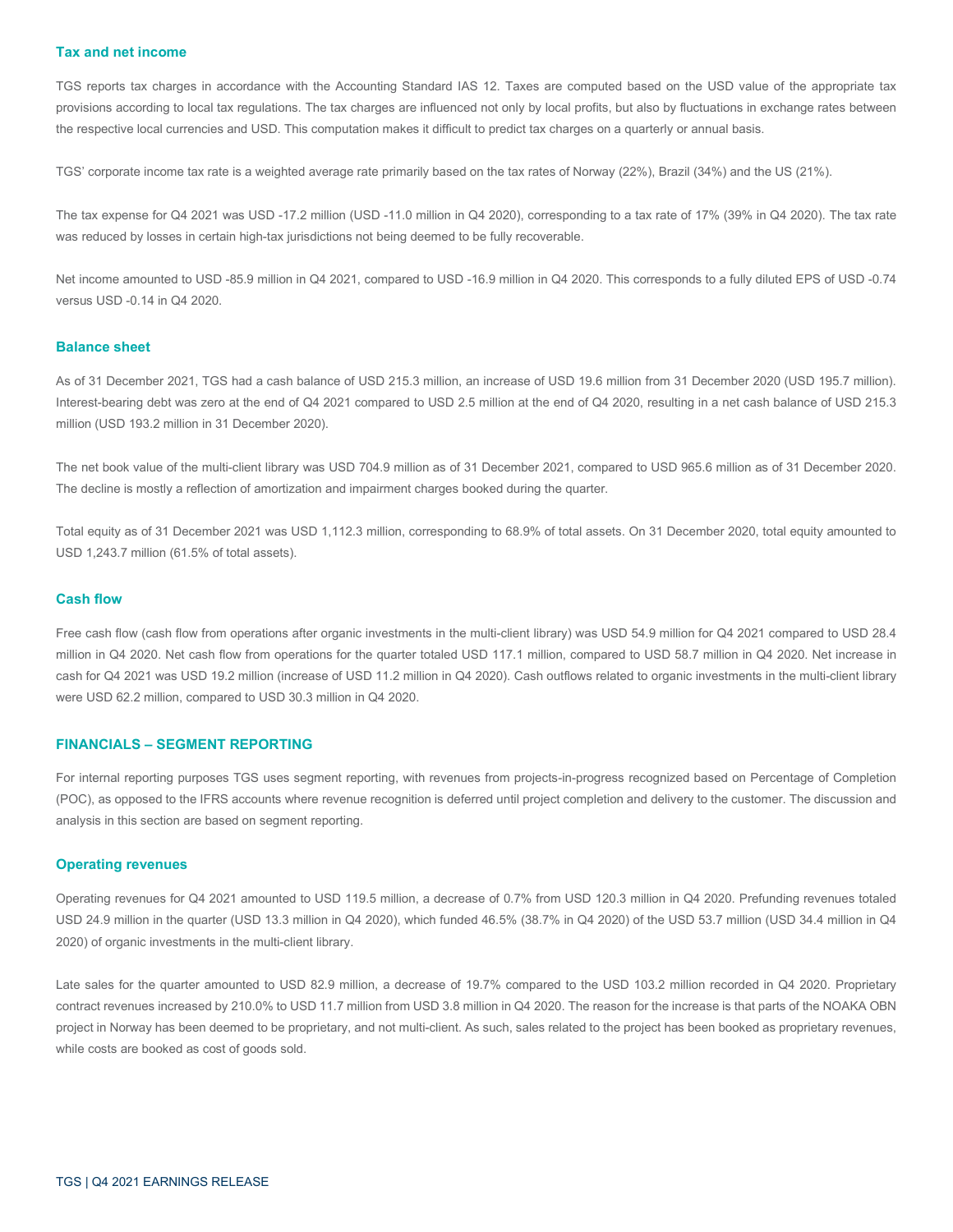

*Source: TGS*

## **EBITDA, amortization and operating profit**

After subtracting operating costs as described in the IFRS section (which remain unchanged under segment reporting), EBITDA (Earnings Before Interest, Tax, Depreciation and Amortization) totaled USD 84.0 million in Q4 2021, compared to USD 103.9 million in Q4 2020, a decrease of 19.2%.

Amortization and impairment of the multi-client library amounted to USD 167.0 million in Q4 2021, down from USD 167.9 million in Q4 2020. Of this, straight-line amortization was to USD 35.1 million, WIP amortization was USD 35.3 million and impairments amounted to USD 96.7 million.

Operating loss in Q4 2021 amounted to USD 87.7 million (margin of -67.9%), compared to USD 67.9 million (margin of -56.4%) in Q4 2020.

## **Multi-client library**

Organic multi-client investments amounted to USD 53.7 million in Q4 2021, 56.0% higher than the USD 34.4 million invested in Q4 2020. In addition, the company invested USD 11.0 million in a portfolio of wide-azimuth surveys in the Green Canyon area of Gulf of Mexico, US.

The net book value of the multi-client library was USD 506.5 million as of 31 December 2021, compared to USD 646.7 million as of 31 December 2020. The decline is a result of amortization and impairments as described above.

# **Backlog**

TGS' backlog amounted to USD 90.2 million at the end of Q4 2021, compared to USD 46.8 million at the end of Q3 2021 and USD 88.9 million at the end of Q4 2020.

# **Dividend and Share Buybacks**

It is the ambition of TGS to pay a cash dividend that is in line with its long-term underlying cash flow. When deciding the dividend amount, the TGS Board of Directors will consider expected cash flow, investment plans, financing requirements and a level of financial flexibility that is appropriate for the TGS business model. In addition to paying a cash dividend, TGS may also buy back own shares as part of its plan to distribute capital to shareholders.

Since 2016, TGS has paid quarterly dividends in accordance with the resolution made by the annual general meeting. The aim will be to keep a stable quarterly dividend through the year, though the actual level paid will be subject to continuous evaluation of the underlying development of TGS and the market.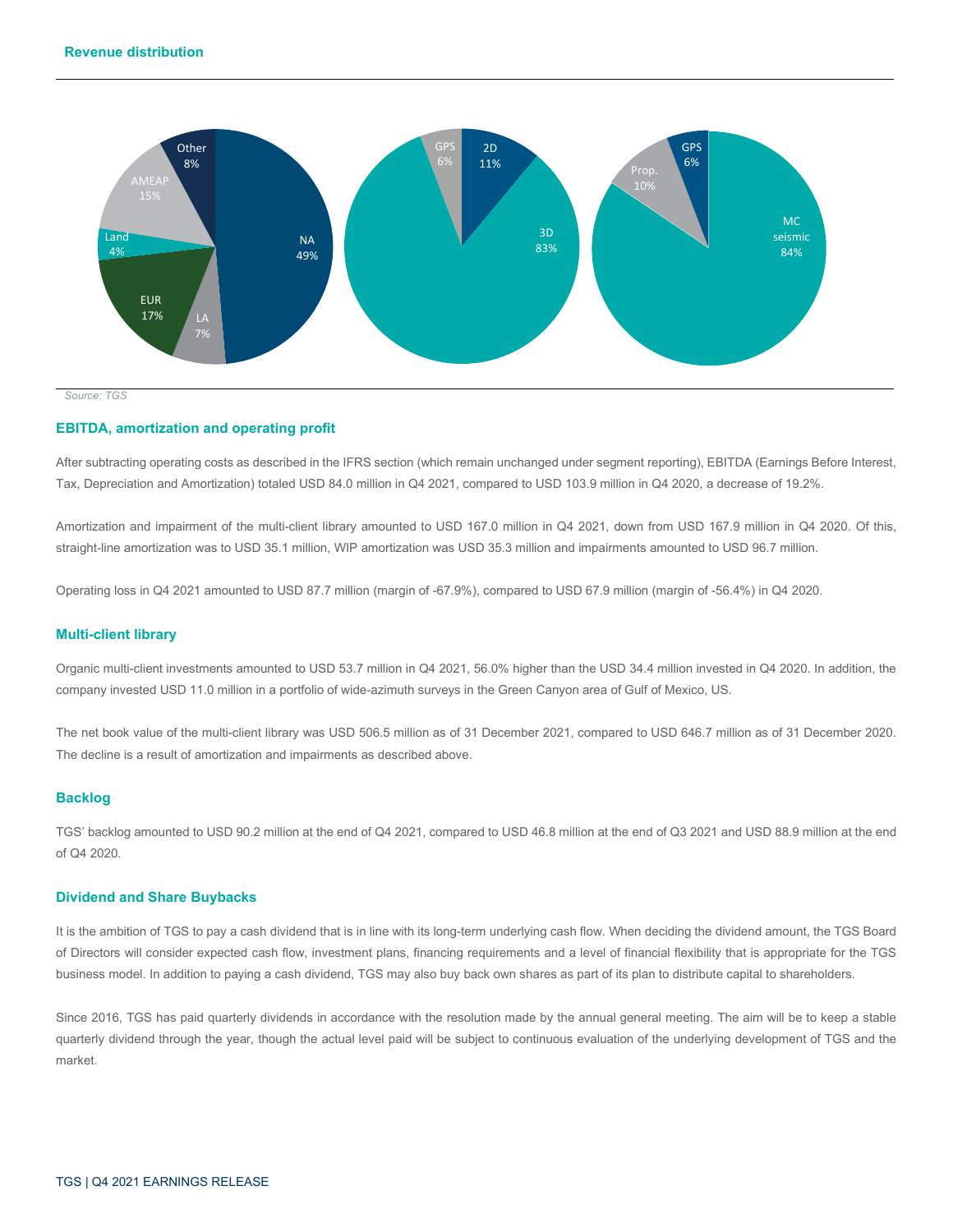The Board of Directors has resolved to maintain the dividend at USD 0.14 per share in Q1 2022. The dividend will be paid in the form of NOK 1.24 per share on 3 March 2022. The share will trade ex-dividend on 17 February 2022. In Q4 2021, TGS paid a cash dividend of USD 0.14 per share (NOK 1.17 per share).

In February 2021, the Board of Directors authorized a share repurchase program of up to USD 20 million. The share repurchase program will remain in place until the TGS' annual general meeting in May 2022, or such earlier time as the maximum number of shares has been acquired or the Board resolves to terminate the program. Any repurchased shares will be held in treasury and, subject to approval by a general meeting, thereafter be canceled. Repurchased shares may also be used, inter alia, to satisfy obligations under incentive programs and/or in connection with small acquisitions. It is expected that shares will primarily be repurchased in the open market on the Oslo Stock Exchange. The share repurchases will be conducted based on the authorization to acquire treasury shares granted at the annual general meeting.

In Q4 2021, TGS acquired 308,266 own shares for a total amount of USD 3.0 million under this program. As of 31 December 2021, the total value of shares bought back under the share repurchase program is USD 15.7 million.

#### **OPERATIONAL REVIEW**

The inflow of new customer commitments was strong during Q4 2021. As a result, the revenue backlog at the end of the quarter amounted to USD 90 million, compared to 47 million at the end of Q3 2021.

Organic multi-client investments for Q4 2021 amount to USD 53.7 million. Engagement Phase 2, conducted in a joint venture with Schlumberger, comprised a significant portion of total investment during the quarter. Engagement Phase 2 is an Ocean Bottom Node (OBN) project in Green Canyon covering 168 OCS blocks. The acquisition phase of the project is expected to be completed during Q1 2022, with processed data available in mid-2022.

During the quarter TGS, together with CGG and BGP, commenced a 3D survey offshore Suriname. The first phase of the survey will cover approximately 11,000 km², with data acquisitions expected to be completed in Q3 2022.

In Egypt, TGS and Schlumberger initiated a 3D survey covering approximately 6,800 km<sup>2</sup> in the Red Sea. Data acquisition will be completed towards the end of Q1 2022, with final products being available in Q4 2022.

The Sarawak 3D survey in Malaysia, conducted in partnership with Schlumberger and PGS, progressed during the quarter. The total survey size will be approximately 8,000 km², and acquisition is expected to end in Q2 2022.

TGS has been awarded several proprietary processing contracts by supermajors during the second half of 2021. The awards recognize TGS increased investment in Imaging R&D and the strong focus on improving advanced processing technologies such as Full Waveform Inversion (FWI). During Q4, the Company commercialized a new DAS VSP processing solutions for 4D reservoir and Carbon storage monitoring, with a first 4D project awarded by a supermajor.

Our New Energy Solutions business continues to progress on product development. As an example, in Q4 2021, the team completed the Southern USA CO<sub>2</sub> storage atlas in collaboration with Canadian Discovery Ltd. The atlas is designed as a prospecting and technical assessment tool to identify suitable subsurface CO2 storage locations. Spanning an area of over 87,000 square miles across three states, it allows assessment of over 7,000 potential storage locations.

Finally, the offshore wind market intelligence specialist 4C Offshore, acquired by TGS in May 2021, continued to deliver a strong year-over-year increase in order inflow of 53% and 47% in Q4 2021 and full-year 2021, respectively.

# **OUTLOOK**

Although the multi-client market remains at a low level in a historical perspective, we have seen some positive signs of improvement lately, and the sales momentum in Q4 2021 was better than earlier in the year, even when adjusting for the normal seasonality. This is further underlined by the strong order inflow experienced during the quarter.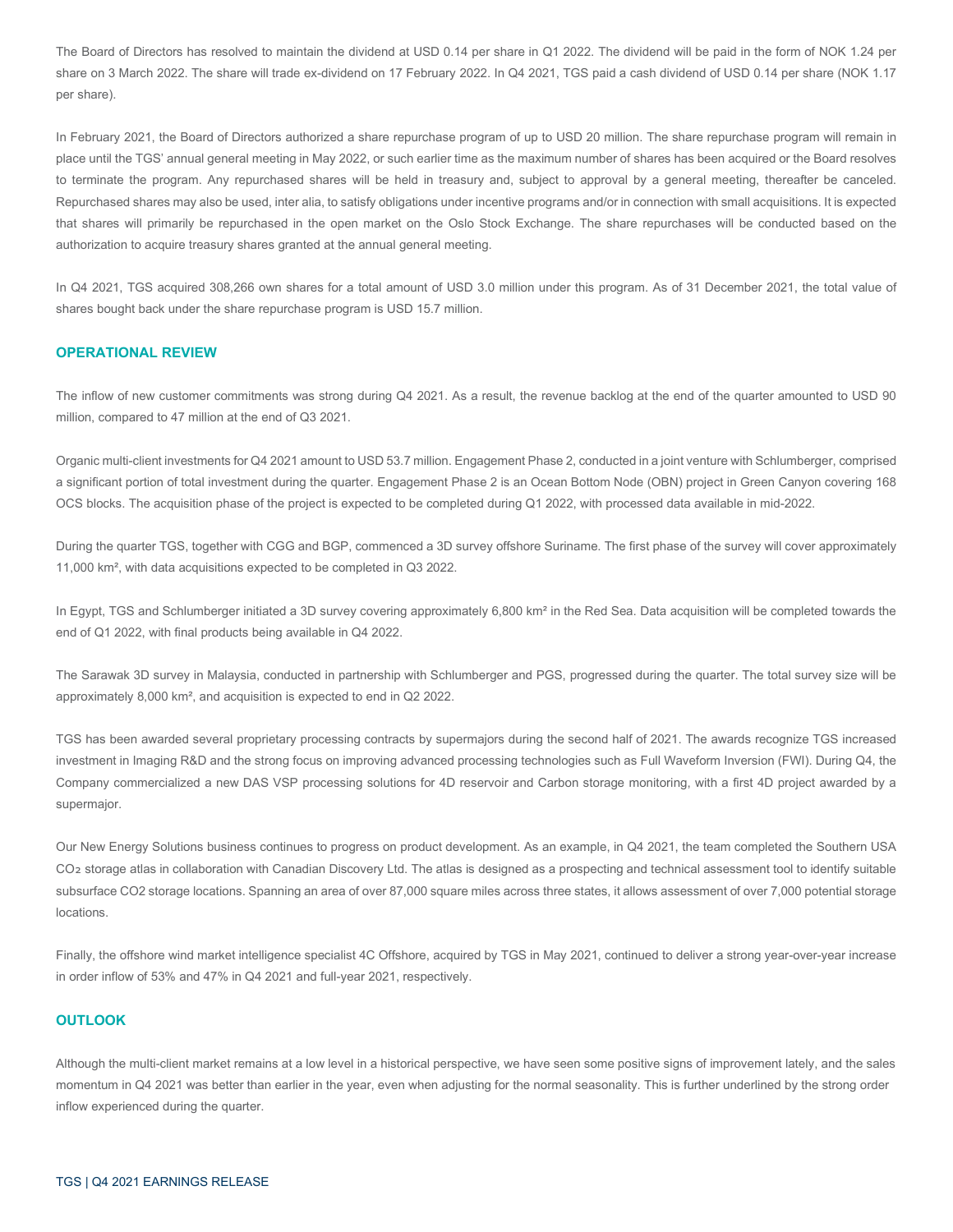Strengthening oil prices have driven reported cash flows of the E&P companies to record high levels, with returns on investments continuing to improve. As a result, spending for exploration and production activities is expected to grow substantially in 2022. Contrary to previous cycles, seismic spending has so far lagged the increase in overall E&P spending, which is attributable to the discretionary nature of our products combined with the strong focus among our clients to reduce debt and provide returns to shareholders.

While the strong recent cash flow has accelerated the deleveraging of balance sheets, some clients have indicated concerns about the falling reserves that will naturally result from reduced investments in exploration. We believe the need to increase reserves, together with stronger balance sheets and a solid oil price, will result in more E&P activity. As a result, we are confident about a gradually improving market in 2022 and further growth thereafter.

In late January 2022, a federal court in the US vacated the US Gulf of Mexico (GOM) sale that took place in November last year, ruling that the environmental impact study conducted in support of the lease sale was insufficient. Although the decision may be appealed, the practical effect is likely that no further lease sales in the GOM will take place until a new five-year Lease Schedule Plan is in place. Over the past two to three years, there has been a gradual shift from frontier to infrastructure-led exploration in the GOM, and TGS' recent OBN-projects have been primarily targeted at held acreage rather than future licensing rounds. As such, TGS believes that most of its expected revenues in the US would not be significantly impacted by a temporary halt in GOM acreage awards.

Based on an improved market outlook, TGS has issued the following financial guidance for 2022:

- Multi-client investments of approximately USD 200 million, with a pre-funding rate higher than in 2021
- Continued outperformance on cash flow and ROACE
- Industry-leading distribution to shareholders

#### **Oslo, 10 February 2022**

The Board of Directors of TGS ASA

# **ABOUT TGS**

TGS provides scientific data and intelligence to companies active in the energy sector. In addition to a global, extensive and diverse energy data library, TGS offers specialized services such as advanced processing and analytics alongside cloud-based data applications and solutions.

TGS ASA is listed on the Oslo Stock Exchange (OSLO:TGS). TGS sponsored American Depositary Shares trade on the U.S. over-the-counter market under the symbol "TGSGY". Website[: www.tgs.com](http://www.tgs.com/)

# **CONTACT FOR ADDITIONAL INFORMATION**

#### Sven Børre Larsen, Chief Financial Officer **tel. +47 90 94 36 73**

*\*\*\*\*\*\*\*\*\*\*\*\*\*\*\*\*\*\*\*\*\*\*\*\*\*\*\*\*\*\*\*\*\*\*\*\*\*\*\*\*\*\*\*\*\*\*\*\*\*\*\*\*\*\*\*\*\*\*\*\*\*\*\*\*\*\*\*\*\*\*\*\*\*\*\*\*\*\*\*\*\*\*\*\*\*\*\*\*\*\*\*\*\*\*\*\*\*\*\*\*\*\*\*\*\*\*\*\*\*\*\*\*\*\*\*\*\*\*\*\*\**

*All statements in this earnings release other than statements of historical facts are forward-looking statements, which are subject to a number of risks, uncertainties and*  assumptions that are difficult to predict, and are based upon assumptions as to future events that may not prove accurate. These factors include TGS' reliance on a cyclical industry and principal customers, TGS' ability to continue to expand markets for licensing of data, and TGS' ability to acquire and process data products at costs commensurate with profitability. Actual results may differ materially from those expected or projected in the forward-looking statements. TGS undertakes no responsibility or obligation to update *or alter forward-looking statements.*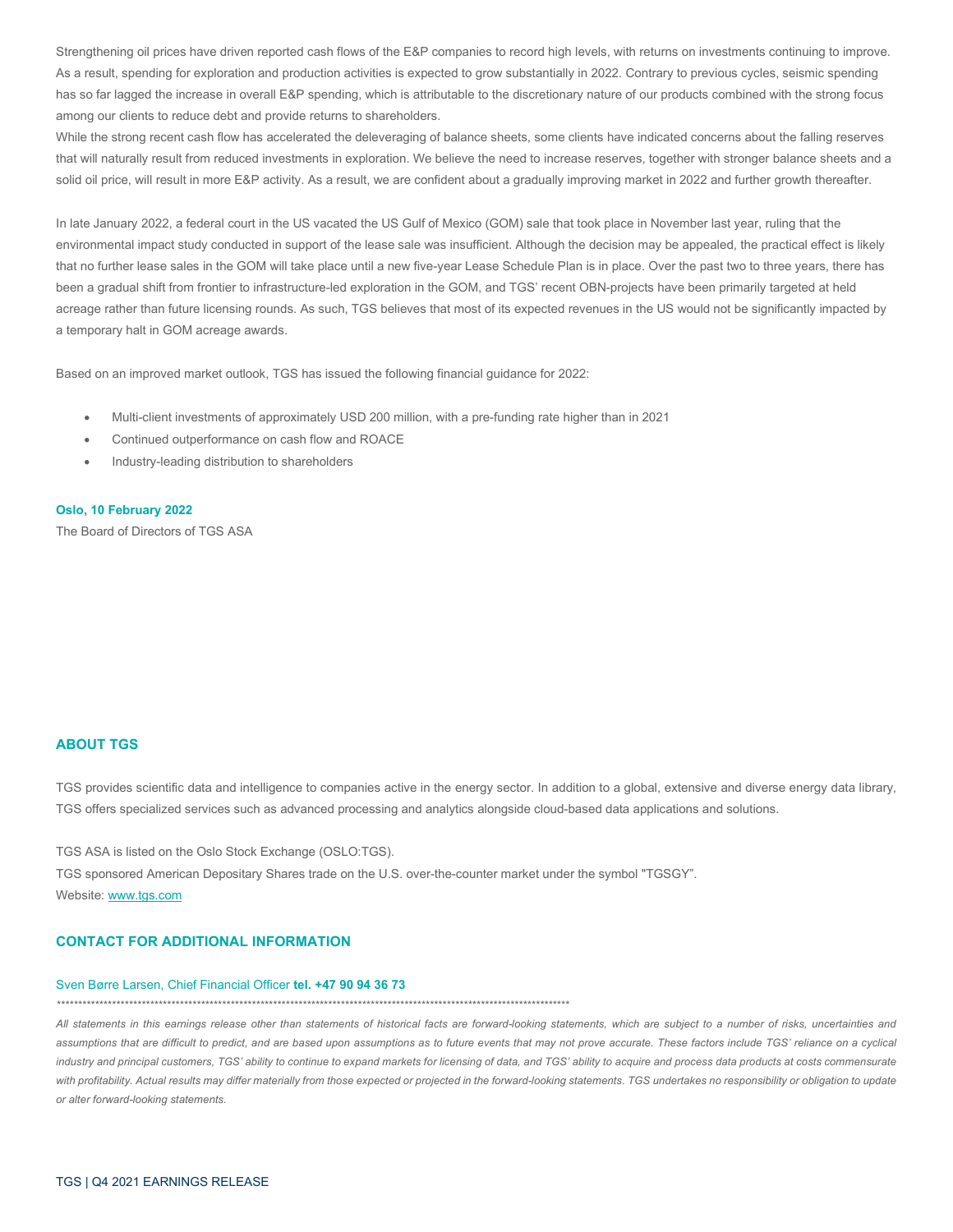

# **INTERIM CONSOLIDATED STATEMENT OF COMPREHENSIVE INCOME**

|                                                              | <b>Note</b>    | Q4 2021     | Q4 2020               | <b>YTD 2021</b>       | <b>YTD 2020</b>       |
|--------------------------------------------------------------|----------------|-------------|-----------------------|-----------------------|-----------------------|
| (All amounts in USD 1,000s unless noted otherwise)           |                |             | Restated <sup>1</sup> | Restated <sup>1</sup> | Restated <sup>1</sup> |
|                                                              |                |             |                       |                       |                       |
| <b>Revenues</b>                                              | $\overline{4}$ | 104,661     | 142,897               | 562,041               | 319,453               |
|                                                              |                |             |                       |                       |                       |
| Cost of goods sold - proprietary and other                   |                | 8,497       | 2,527                 | 11,625                | 7,050                 |
| Amortization and impairment of multi-client library          | 5,6            | 165,236     | 147,327               | 458,861               | 468,209               |
| Personnel costs                                              |                | 14,241      | 7,827                 | 54,870                | 53,864                |
| Other operating expenses                                     |                | 12,724      | 6,022                 | 46,410                | 39,866                |
| Depreciation, amortization and impairment                    |                | 4,752       | 3,954                 | 19,255                | 19,932                |
| <b>Total operating expenses</b>                              |                | 205,450     | 167,657               | 591,021               | 588,920               |
| <b>Operating profit</b>                                      | $\overline{4}$ | $-100,789$  | $-24,761$             | $-28,979$             | $-269,468$            |
|                                                              |                |             |                       |                       |                       |
| Financial income and expenses                                |                |             |                       |                       |                       |
| Financial income                                             |                | 1,942       | 106                   | 2,525                 | 853                   |
| Financial expenses                                           |                | $-2,310$    | $-321$                | $-6,362$              | $-3,130$              |
| Net exchange gains/(losses)                                  |                | $-1,949$    | $-2,904$              | $-7,113$              | 7,807                 |
| Net financial items                                          |                | $-2,317$    | $-3, 118$             | $-10,951$             | 5,530                 |
|                                                              |                |             |                       |                       |                       |
| <b>Profit before taxes</b>                                   |                | $-103, 106$ | $-27,879$             | $-39,930$             | $-263,938$            |
| $Taxes^2$                                                    |                | $-17,212$   | $-10,964$             | 14,178                | $-68,468$             |
| Net income                                                   |                | $-85,894$   | $-16,915$             | $-54,108$             | $-195,469$            |
|                                                              |                |             |                       |                       |                       |
| <b>EPS USD</b>                                               |                | $-0.74$     | $-0.14$               | $-0.46$               | $-1.67$               |
| EPS USD, fully diluted                                       |                | $-0.74$     | $-0.14$               | $-0.46$               | $-1.67$               |
| Other comprehensive income:                                  |                |             |                       |                       |                       |
| Exchange differences on translation of foreign operations    |                |             | $-22,233$             |                       | $-37,859$             |
| Other comprehensive income/(loss) for the period, net of tax |                |             | $-22,233$             |                       | $-37,859$             |
| Total comprehensive income for the period                    |                | $-85.894$   | $-39.148$             | $-54.108$             | $-233,327$            |

<sup>1</sup> YTD Q3 2021, Q4 2020 and YTD Q4 2020 figures are restated. Refer to note 2 and note 9 of the interim financial statements for more details.

<sup>2</sup> Tax expense includes estimated expenses in certain jurisdictions.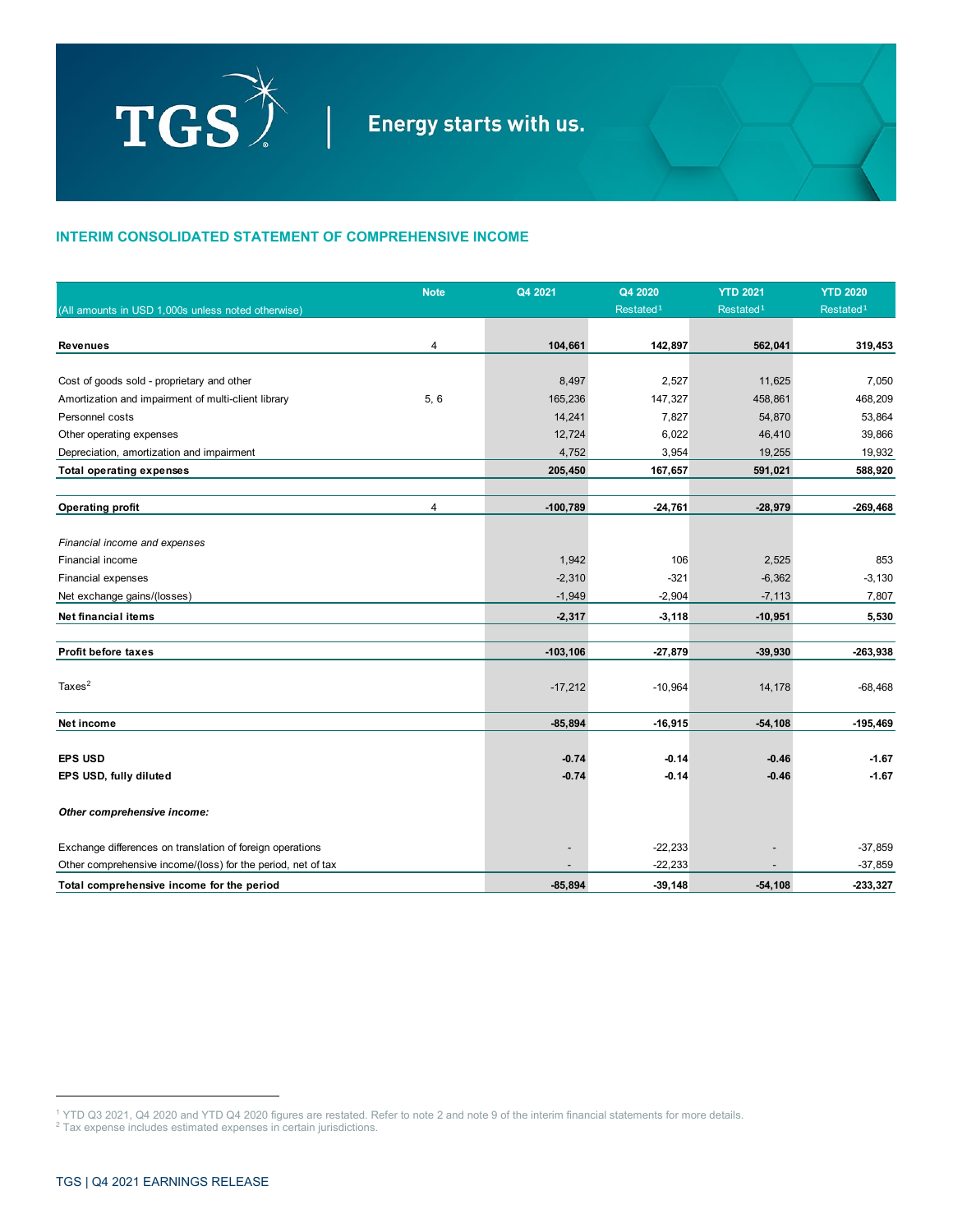

# **INTERIM CONSOLIDATED BALANCE SHEET**

|                                                              | <b>Note</b> | 2021       | 2020                  |
|--------------------------------------------------------------|-------------|------------|-----------------------|
|                                                              |             | $31 - Dec$ | 31-Dec                |
| (All amounts in USD 1,000s)                                  |             |            | $\textsf{Restated}^1$ |
|                                                              |             |            |                       |
| Goodwill                                                     | 6, 7        | 303.964    | 288.377               |
| Multi-client library                                         | 5, 6        | 704,868    | 965,551               |
| Other intangible non-current assets                          |             | 25,477     | 17,396                |
| Deferred tax asset                                           |             | 80,235     | 88,624                |
| <b>Buildings</b>                                             |             | 3,057      | 2,257                 |
| Machinery and equipment                                      |             | 16,462     | 25,349                |
| Right of use asset                                           | 6           | 35,770     | 48,690                |
| Sublease asset                                               |             | 1,258      | 965                   |
| Other non-current assets                                     |             | 7,791      | 19,471                |
| <b>Total non-current assets</b>                              |             | 1,178,880  | 1,456,680             |
|                                                              |             |            |                       |
| Accounts receivable                                          | 6           | 113,513    | 168,746               |
| Accrued revenues                                             |             | 32,551     | 108,737               |
| Other receivables                                            |             | 73,901     | 91,516                |
| Cash and cash equivalents                                    |             | 215,329    | 195,716               |
| <b>Total current assets</b>                                  |             | 435,294    | 564,715               |
|                                                              |             |            |                       |
| <b>TOTAL ASSETS</b>                                          |             | 1,614,174  | 2,021,395             |
|                                                              |             |            |                       |
| Share capital                                                |             | 4,086      | 4,082                 |
| Other equity                                                 |             | 1,108,176  | 1,239,632             |
| <b>Total equity</b>                                          | 3           | 1,112,262  | 1,243,714             |
|                                                              |             |            |                       |
| Long-term debt                                               |             |            |                       |
| Other non-current liabilities                                |             | 2,706      | 757                   |
| Lease liability                                              |             | 33,022     | 44,551                |
| Deferred taxes                                               |             | 32,226     | 29,100                |
| <b>Total non-current liabilities</b>                         |             | 67,955     | 74,408                |
| Short-term debt                                              |             |            | 2,500                 |
| Accounts payable and debt to partners                        |             | 71,669     | 77,683                |
| Taxes payable, withheld payroll tax, social security and VAT |             | 65,187     | 31,749                |
| Deferred revenue                                             |             | 238,169    | 484,693               |
| Lease and other current liabilities                          |             | 58,933     | 106,647               |
| <b>Total current liabilities</b>                             |             | 433,958    | 703,273               |
|                                                              |             |            |                       |
| <b>TOTAL EQUITY AND LIABILITIES</b>                          |             | 1,614,174  | 2,021,395             |

<sup>1</sup> 2020 Balances are restated. Refer to note 2 and note 9 of the interim financial statements for more details.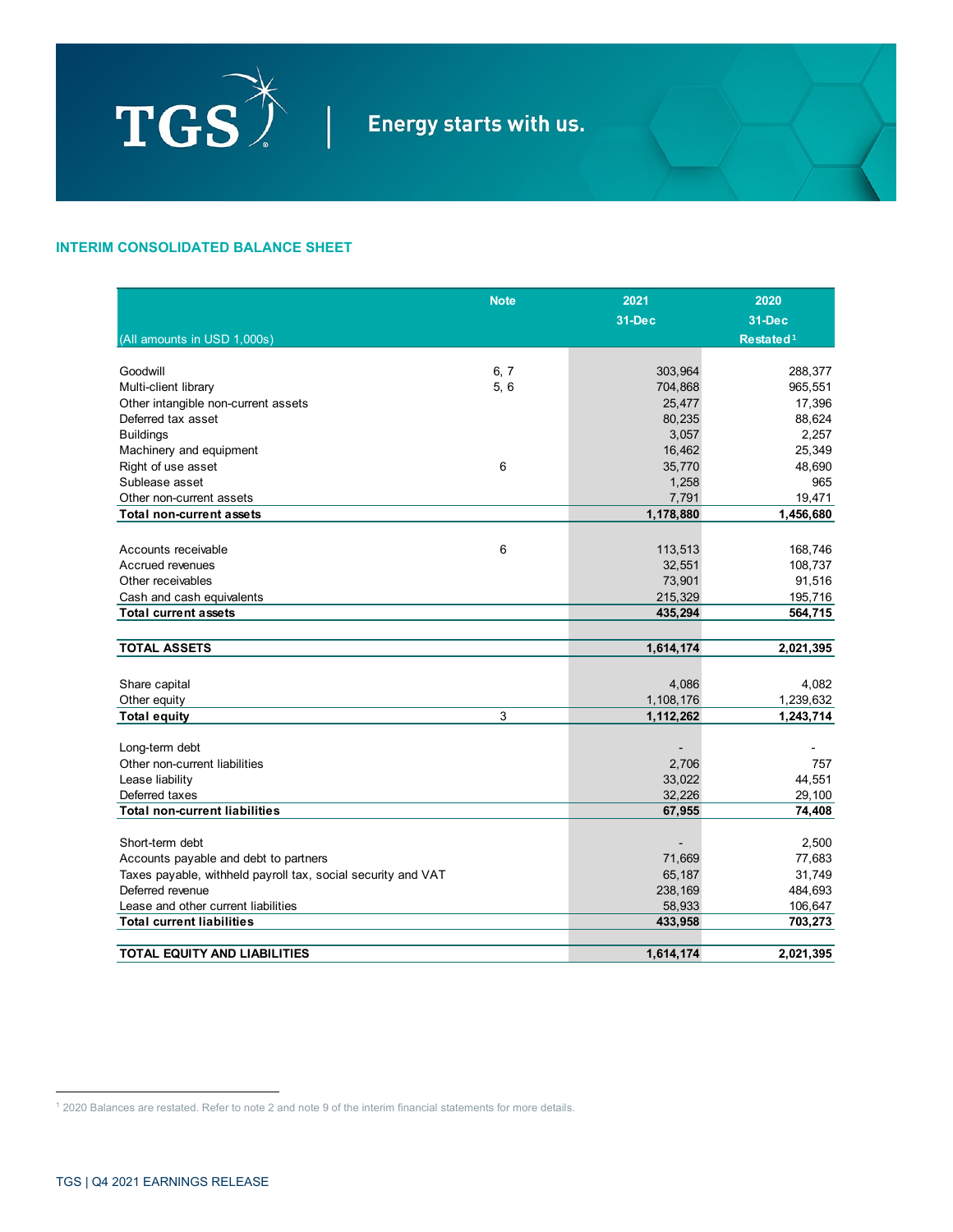

# **INTERIM CONSOLIDATED STATEMENT OF CASH FLOW**

|                                                      | <b>Note</b>    | Q4 2021        | Q4 2020               | <b>YTD 2021</b>       | <b>YTD 2020</b>          |
|------------------------------------------------------|----------------|----------------|-----------------------|-----------------------|--------------------------|
| (All amounts in USD 1,000s unless noted otherwise)   |                |                |                       |                       |                          |
|                                                      |                |                |                       |                       |                          |
| Cash flow from operating activities:                 |                |                |                       |                       |                          |
| Received payments from customers                     |                | 151,497        | 115,866               | 438,869               | 572,021                  |
| Payments for salaries, pensions, social security tax |                | $-10,736$      | $-15,279$             | $-43,841$             | $-69,340$                |
| Payments of other operational costs                  |                | $-24,044$      | $-19,785$             | $-63,201$             | $-84,260$                |
| Paid taxes                                           |                | 353            | $-22,127$             | $-14,178$             | $-63,694$                |
| Net cash flow from operating activities <sup>1</sup> |                | 117,071        | 58,676                | 317,649               | 354,728                  |
|                                                      |                |                |                       |                       |                          |
| Cash flow from investing activities:                 |                |                |                       |                       |                          |
| Investments in tangible and intangible assets        |                | $-5,038$       | $-2,120$              | $-13,579$             | $-35,200$                |
| Investments in multi-client library                  | 5              | $-62,183$      | $-30,290$             | $-155,490$            | -341,146                 |
| Investments through mergers and acquisitions         | $\overline{7}$ | $-11,000$      |                       | $-34,304$             | $-15,000$                |
| Interest received                                    |                | 1,942          | 106                   | 2,525                 | 853                      |
| Net cash flow from investing activities              |                | $-76,279$      | $-32,304$             | $-200,848$            | $-390.493$               |
|                                                      |                |                |                       |                       |                          |
| Cash flow from financing activites:                  |                |                |                       |                       |                          |
| Interest paid                                        |                | $-2,356$       | $-556$                | $-6,362$              | $-2,896$                 |
| Dividend payments                                    | 3              | $-16,295$      | $-14,654$             | $-65,524$             | $-87,783$                |
| Repayment of interest bearing debt                   |                |                |                       | $-2,500$              | $\overline{\phantom{a}}$ |
| Purchase of own shares                               | 3              | $-2,983$       | $\overline{a}$        | $-15,689$             | $-6,601$                 |
| Net cash flow from financing activites               |                | $-21,634$      | $-15,210$             | $-90,075$             | $-97,280$                |
|                                                      |                |                |                       |                       |                          |
| Net change in cash and cash equivalents              |                | 19,158         | 11,162                | 26,726                | $-133,045$               |
| Cash and cash equivalents at the beginning of period |                | 198,120        | 179,819               | 195,716               | 323,408                  |
| Net unrealized currency gains/(losses)               |                | $-1,949$       | 4,735                 | $-7,113$              | 5,354                    |
| Cash and cash equivalents at the end of period       |                | 215,329        | 195,716               | 215,329               | 195,716                  |
| <sup>1</sup> Reconciliation                          |                |                | Restated <sup>2</sup> | Restated <sup>2</sup> | Restated <sup>2</sup>    |
| Profit before taxes                                  |                | $-103, 106$    | $-27,879$             | $-39,930$             | $-263,938$               |
| Depreciation/amortization/impairment                 | 5,6            | 169,989        | 151,282               | 478,115               | 488,141                  |
| Changes in accounts receivables and accrued revenues |                | 12,272         | 52,980                | 131,726               | 101,688                  |
| Unrealized currency gains/(losses)                   |                | $\overline{0}$ | $-4,735$              | $\overline{0}$        | $-5,354$                 |
| Changes in other receivables                         |                | 41,677         | $-39,316$             | 15,632                | $-39,316$                |
| Changes in other balance sheet items                 |                | $-4, 114$      | $-51,528$             | $-253,716$            | 137,200                  |
| Paid taxes                                           |                | 353            | $-22,127$             | $-14,178$             | $-63,694$                |
| Net cash flow from operating activities              |                | 117,071        | 58,676                | 317,649               | 354,727                  |

<sup>&</sup>lt;sup>2</sup> YTD Q3 2021, Q4 2020, and YTD Q4 2020 figures in the reconciliations have been restated. Refer to note 2 and note 9 of the interim financial statements for more details.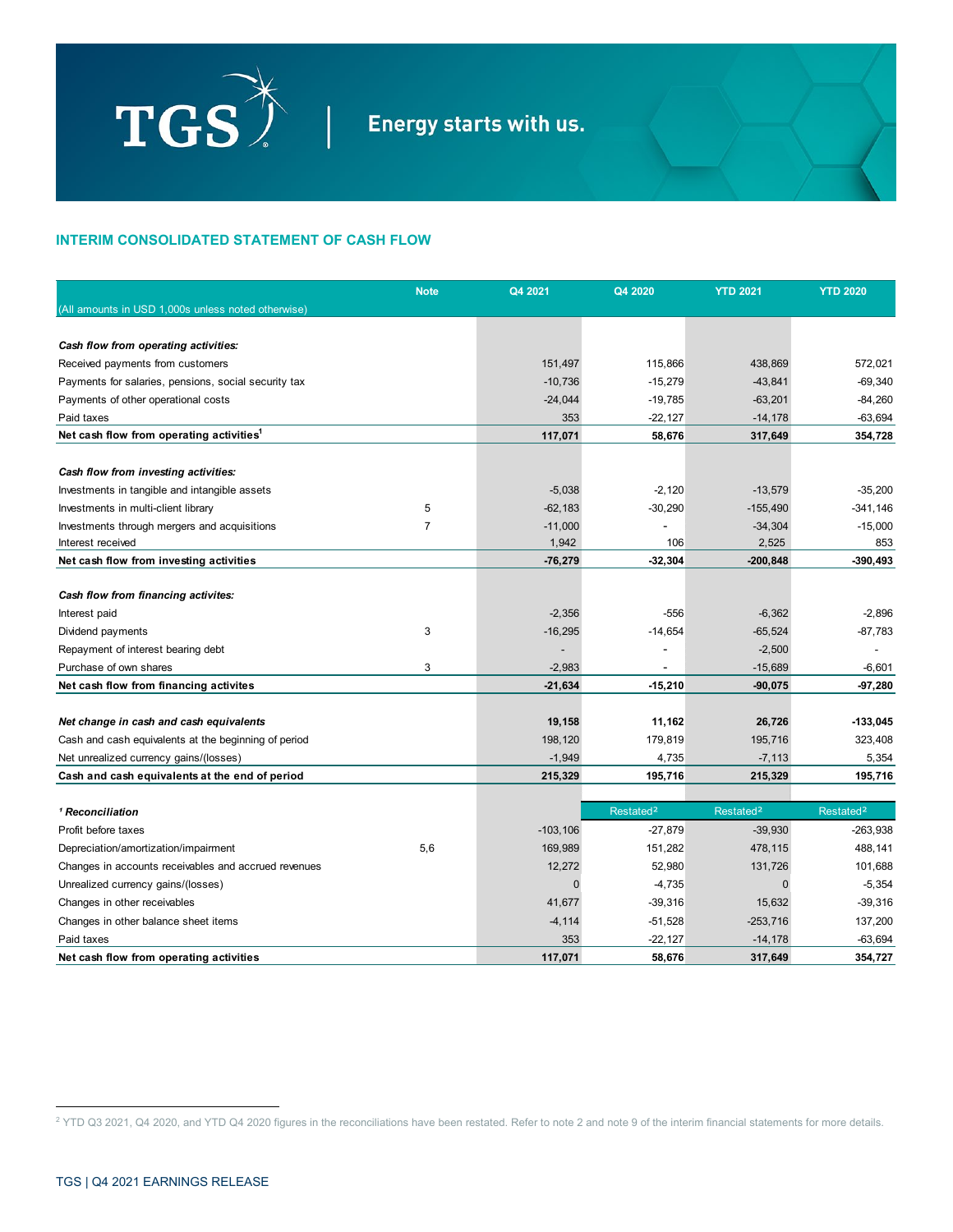

# **INTERIM CONSOLIDATED STATEMENT OF CHANGES IN EQUITY**

# **For the year ending 31 December 2021**

|                                                  |                          |                          |                          | <b>Other</b>             | <b>Currency</b>          |                          |               |
|--------------------------------------------------|--------------------------|--------------------------|--------------------------|--------------------------|--------------------------|--------------------------|---------------|
|                                                  | <b>Share</b>             | <b>Treasurv</b>          | <b>Share</b>             | Paid-In                  | <b>Translation</b>       | <b>Retained</b>          | <b>Total</b>  |
| (All amounts in USD 1,000s)                      | <b>Capital</b>           | <b>Shares</b>            | <b>Premium</b>           | Capital                  | <b>Reserve</b>           | <b>Earnings</b>          | <b>Equity</b> |
| Opening balance 1 January 2021                   | 4,082                    | $-2$                     | 416,878                  | 45,248                   | $-22,233$                | 799,740                  | 1,243,713     |
| Net income <sup>1</sup>                          |                          | $\,$                     | $\overline{\phantom{a}}$ | $\overline{\phantom{a}}$ |                          | $-54,108$                | $-54,108$     |
| Total comprehensive income                       |                          | $\,$                     | $\overline{\phantom{a}}$ | $\overline{\phantom{a}}$ | $\overline{\phantom{a}}$ | $-54,108$                | $-54,108$     |
| Purchase of own shares                           | $\overline{\phantom{a}}$ | $-38$                    | $\overline{\phantom{a}}$ | $\overline{\phantom{a}}$ | $\overline{\phantom{a}}$ | $-15,651$                | $-15,689$     |
| Cancellation of treasury shares held             | -1                       |                          |                          |                          | ۰                        | $\overline{\phantom{a}}$ |               |
| Distribution of treasury shares                  |                          | 0                        | -                        |                          | -                        | 238                      | 238           |
| Cost of equity-settled long term incentive plans | 5                        | $\overline{\phantom{a}}$ | $\overline{\phantom{a}}$ | -                        | $\overline{\phantom{a}}$ | 3,627                    | 3,632         |
| <b>Dividends</b>                                 |                          | $\,$                     | $\overline{\phantom{a}}$ | $\,$                     | $\overline{\phantom{a}}$ | $-65,524$                | $-65,524$     |
| Closing balance as of 31 December 2021           | 4.086                    | $-38$                    | 416.878                  | 45.248                   | $-22.233$                | 668.321                  | 1,112,262     |

# **For the year ending 31 December 2020**

|                                                  |                          |                          |                          | <b>Other</b>             | <b>Currency</b>          |                 |               |
|--------------------------------------------------|--------------------------|--------------------------|--------------------------|--------------------------|--------------------------|-----------------|---------------|
|                                                  | <b>Share</b>             | <b>Treasury</b>          | <b>Share</b>             | Paid-In                  | <b>Translation</b>       | <b>Retained</b> | <b>Total</b>  |
| (All amounts in USD 1,000s)                      | Capital                  | <b>Shares</b>            | <b>Premium</b>           | Capital                  | <b>Reserve</b>           | <b>Earnings</b> | <b>Equity</b> |
| Closing balance 31 December 2019                 | 4,127                    | $-49$                    | 416,878                  | 45,248                   | $-22,233$                | 1,101,834       | 1,545,805     |
| Adjustments <sup>1</sup>                         | $\overline{\phantom{a}}$ | $\overline{\phantom{a}}$ |                          | $\overline{\phantom{a}}$ | $\overline{\phantom{a}}$ | $-15,256$       |               |
| Opening balance 1 January 2020                   | 4,127                    | -49                      | 416,878                  | 45,248                   | $-22,233$                | 1,086,578       | 1,530,549     |
| Net income <sup>1</sup>                          |                          |                          |                          | $\overline{\phantom{a}}$ | $\overline{\phantom{a}}$ | $-195,469$      | $-195,469$    |
| Total comprehensive income                       | $\overline{\phantom{a}}$ | $\,$                     |                          |                          | $\overline{\phantom{a}}$ | $-195,469$      | $-195,469$    |
| Cancellation of treasury shares held             | $-54$                    | 54                       |                          |                          |                          | ٠               |               |
| Purchase of own shares                           |                          | $-7$                     | $\overline{\phantom{a}}$ |                          | $\overline{\phantom{a}}$ | $-6,594$        | $-6,601$      |
| Distribution of treasury shares                  | ۰                        | $\Omega$                 |                          |                          |                          | 165             | 165           |
| Cost of equity-settled long term incentive plans | 9                        | $\overline{\phantom{a}}$ | $\overline{\phantom{a}}$ |                          | $\overline{\phantom{a}}$ | 2,843           | 2,852         |
| <b>Dividends</b>                                 |                          | $\overline{\phantom{a}}$ |                          |                          |                          | -87,783         | $-87,783$     |
| Closing balance as of 31 December 2020           | 4.082                    | -2                       | 416,878                  | 45,248                   | $-22,233$                | 799.740         | 1,243,714     |

<sup>1</sup> Net income YTD Q3 2021, the opening balance 1 January 2020 and net income for 2020 have been restated. Refer to note 2 and note 9 of the interim financial statements for more details.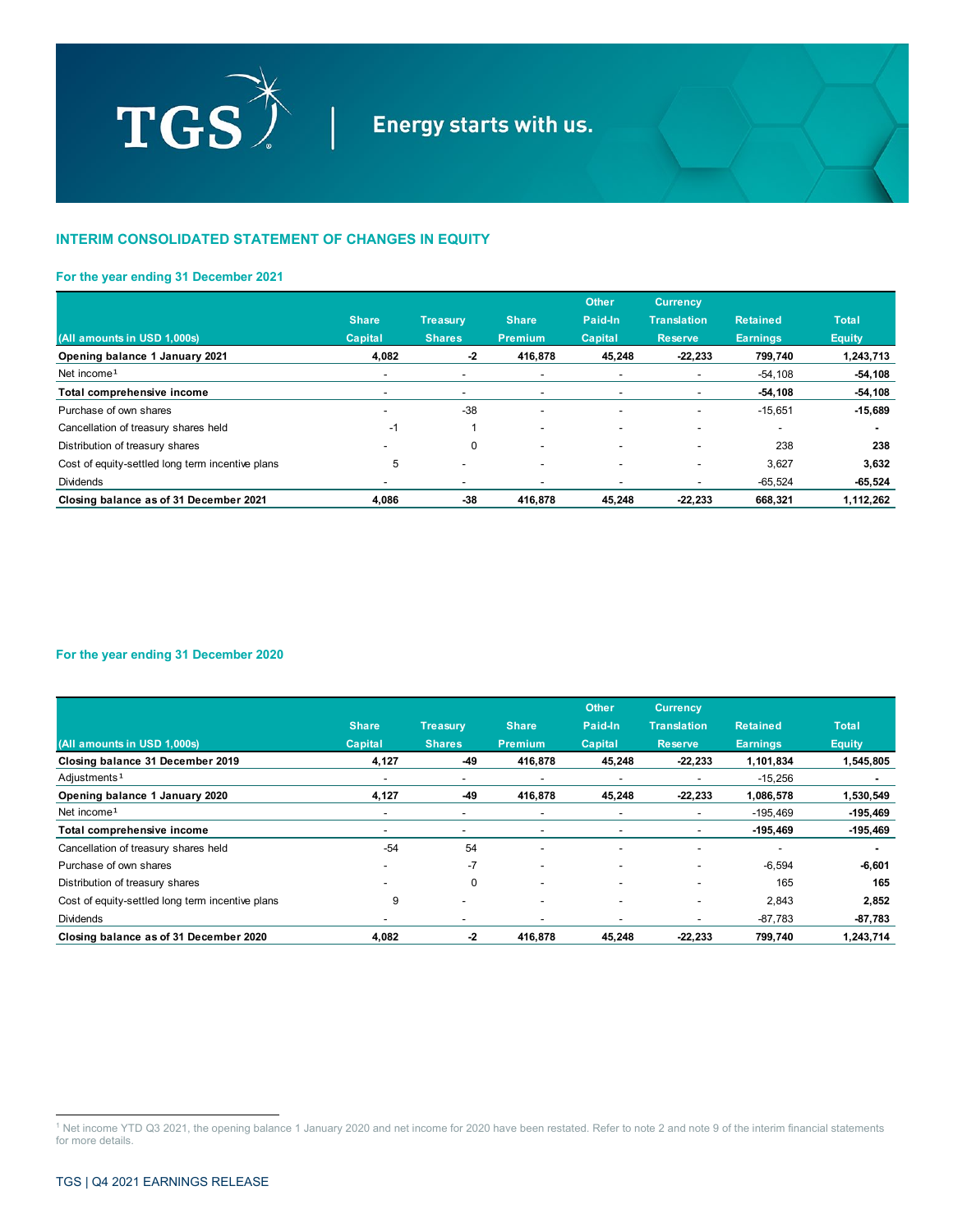

# **Energy starts with us.**

#### **NOTES TO THE CONSOLIDATED INTERIM FINANCIAL STATEMENTS**

#### **Note 1 General information**

TGS ASA (TGS or the Group) is a public limited company listed on the Oslo Stock Exchange. The address of its registered office is Askekroken 11, 0277 Oslo, Norway.

#### **Note 2 Basis for Preparation**

The condensed consolidated interim financial statements of TGS have been prepared in accordance with International Financial Reporting Standards (IFRS) IAS 34 Interim Financial Reporting as approved by EU and additional requirements in the Norwegian Securities Trading Act. The interim condensed consolidated financial statements do not include all the information and disclosures required in the annual financial statements and should be read in conjunction with TGS' Annual Report for 2020, which is available a[t www.tgs.com.](http://www.tgs.com/)

The same accounting policies and methods of computation are followed in the interim financial statements as compared with the annual financial statements for 2020.

In this interim financial statement, YTD Q3 2021, Q4 2020, and YTD Q4 2020 figures have been restated. Note 29 in TGS' Annual Report for 2020 shows the changes from Q4 2020 interim financial statement to the Annual Report for 2020. TGS' Annual Report for 2020 is available at [www.tgs.com.](http://www.tgs.com/) For the remaining restatements, look at note 9 in this interim financial statement.

#### **Note 3 Share capital and equity**

| <b>Ordinary shares</b>          | Number of shares |
|---------------------------------|------------------|
| 1 January 2021                  | 117,303,399      |
| Cancellation of treasury shares | $-50,100$        |
| Shares issued                   | 187,819          |
| 31 December 2021                | 117,441,118      |

| <b>Treasury shares</b> | <b>Number of shares</b> |
|------------------------|-------------------------|
| 1 January 2021         | 75,000                  |
| Net change in period   | 259,261,                |
| 31 December 2021       | 1,334,261               |

In Q1 2021, the Board resolved to launch a USD 20 million share buyback program expiring at the 2022 Annual General Meeting. The program was based on the authorization by the 2020 Annual General Meeting, which was renewed by the 2021 Annual General Meeting on 11 May 2021. As of 31 December 2021, the total value of shares bought back is USD 15.7 million.

The net change in treasury shares during 2021 comprises the repurchase of 1,319,261 own shares, less 9,900 treasury shares distributed to Board members in Q2 cancellation of 50,100 treasury shares in Q3.

The Annual General Meeting also renewed the Board of Directors' authorizations to repurchase shares and distribute quarterly dividends on the basis of the 2020 financial statements. The authorizations are valid until the Group's Annual General Meeting in 2022, but no later than 30 June 2022.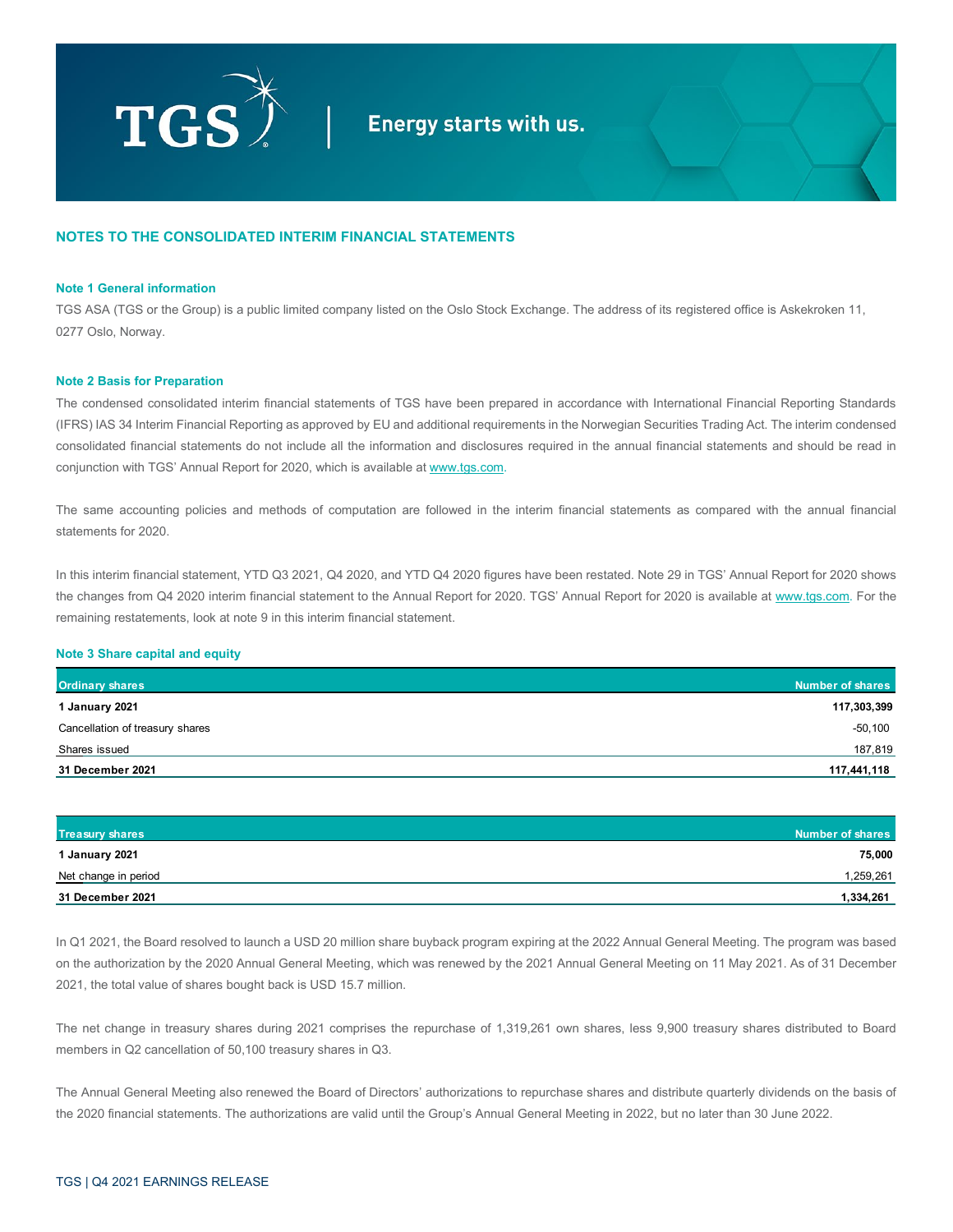The Board of Directors has resolved to maintain the dividend at USD 0.14 per share in Q1 2022. The dividend will be paid in the form of NOK 1.24 per share on 3 March 2022. The share will trade ex-dividend on 17 February 2021.

In Q4 2021, TGS paid a cash dividend of USD 0.14 per share (NOK 1.17 per share).

|                                             |                      | <b>Account</b> |               |              |
|---------------------------------------------|----------------------|----------------|---------------|--------------|
| Largest Shareholders as of 31 December 2021 | <b>Country</b>       | type           | No. of shares | <b>Share</b> |
| 1. The Northern Trust Comp                  | <b>United States</b> | <b>NOM</b>     | 14,080,698    | 12.0 %       |
| 2. FOLKETRYGDFONDET                         | Norway               |                | 9,059,634     | 7.7%         |
| 3. The Bank of New York Mellon SA/NV        | The Netherlands      | <b>NOM</b>     | 8,507,076     | 7.2%         |
| 4. State Street Bank and Trust Comp         | <b>United States</b> | <b>NOM</b>     | 8,497,479     | 7.2%         |
| 5. RBC INVESTOR SERVICES TRUST              | Canada               | <b>NOM</b>     | 4,350,627     | 3.7%         |
| 6. JPMorgan Chase Bank                      | <b>United States</b> | <b>NOM</b>     | 4,196,702     | 3.6%         |
| 7. PARETO AKSJE NORGE VERDIPAPIRFOND        | Norway               | <b>NOM</b>     | 2,419,645     | 2.1%         |
| 8. BNP Paribas Securities Services          | Luxembourg           |                | 2,235,673     | 1.9%         |
| 9. Brown Brothers Harriman (Lux.) SCA       | Luxembourg           | <b>NOM</b>     | 2,005,497     | 1.7%         |
| 10. State Street Bank and Trust Comp        | <b>United States</b> | <b>NOM</b>     | 1,689,902     | 1.4%         |
| 10 largest                                  |                      |                | 57,042,933    | 49%          |
| Total Shares Outstanding *                  |                      |                | 116, 106, 857 | 100%         |

\* Total shares outstanding are net of treasury shares held per 31 December 2021.

| 116.580.676 |
|-------------|
| 117.396.555 |
|             |

\* Shares outstanding net of treasury shares per 31 December 2021 (1,334,261 TGS shares), composed of average outstanding TGS shares during the quarter.

| Share price information                              |       |
|------------------------------------------------------|-------|
| Share price 31 December 2021 (NOK)                   | 84.58 |
| USD/NOK exchange rate end of period                  | 8.82  |
| Market capitalization 31 December 2021 (NOK million) | 9,933 |

### **Note 4 Segment information**

TGS reports segment information based on the information reported to the management. Segment revenues related to multi-client pre-funded contracts are measured by applying the percentage-of-completion method to estimated total contract revenues. As such, the timing and assessment of amortization will follow the timing of revenue recognition. Management believes segment reporting provides useful information as to the value generated by the Group relative to the related activities and resources employed.

| (All amounts in USD 1,000s) | <b>North America</b> | <b>Latin America</b> | Europe & Russia | Land       | Africa. Middle East<br>& Asia/Pacific | Other segments /<br><b>Corporate costs</b> | <b>Segment reporting</b><br>consolidated | <b>Adjustment</b> | <b>IFRS</b> reporting |
|-----------------------------|----------------------|----------------------|-----------------|------------|---------------------------------------|--------------------------------------------|------------------------------------------|-------------------|-----------------------|
| Q4 2021                     |                      |                      |                 |            |                                       |                                            |                                          |                   |                       |
| <b>External revenues</b>    | 58,065               | 8,838                | 20,545          | 5,215      | 17,511                                | 9,328                                      | 119,503                                  | $-14,841$         | 104,662               |
| Operating profit            | 24,534               | $-50, 133$           | $-29,632$       | $-10, 116$ | $-2,020$                              | $-20,329$                                  | $-87,696$                                | $-13,093$         | $-100,789$            |
| Q4 20201                    |                      |                      |                 |            |                                       |                                            |                                          |                   |                       |
| <b>External revenues</b>    | 51,144               | 33,383               | 2,543           | 6,463      | 12,460                                | 14,329                                     | 120,322                                  | 22,575            | 142,897               |
| Operating profit            | 13,862               | $-29,143$            | $-36,833$       | $-10,343$  | $-741$                                | $-4,703$                                   | $-67,900$                                | 43,140            | $-24,761$             |
| YTD 20211                   |                      |                      |                 |            |                                       |                                            |                                          |                   |                       |
| External revenues           | 106,330              | 64,121               | 29,795          | 36,223     | 32,176                                | 40,233                                     | 308,877                                  | 253,164           | 562,041               |
| Operating profit            | 30,446               | $-59,646$            | $-27,669$       | $-6,137$   | $-8,504$                              | $-90,097$                                  | $-161,608$                               | 132,628           | $-28,979$             |
| <b>YTD 20201</b>            |                      |                      |                 |            |                                       |                                            |                                          |                   |                       |
| External revenues           | 96,302               | 160,257              | 35,264          | 60,215     | 55,678                                | 41,065                                     | 448.780                                  | $-129,328$        | 319,453               |
| Operating profit            | $-25,067$            | $-45,415$            | $-48,451$       | $-18,365$  | 12,688                                | $-74,686$                                  | $-199,296$                               | $-70,172$         | $-269,468$            |

There are no intersegment revenues between the reportable operating segments.

<sup>1</sup> YTD Q3 2021, Q4 2020, and YTD Q4 2020 figures have been restated. Refer to note 2 and note 9 of the interim financial statements for more details.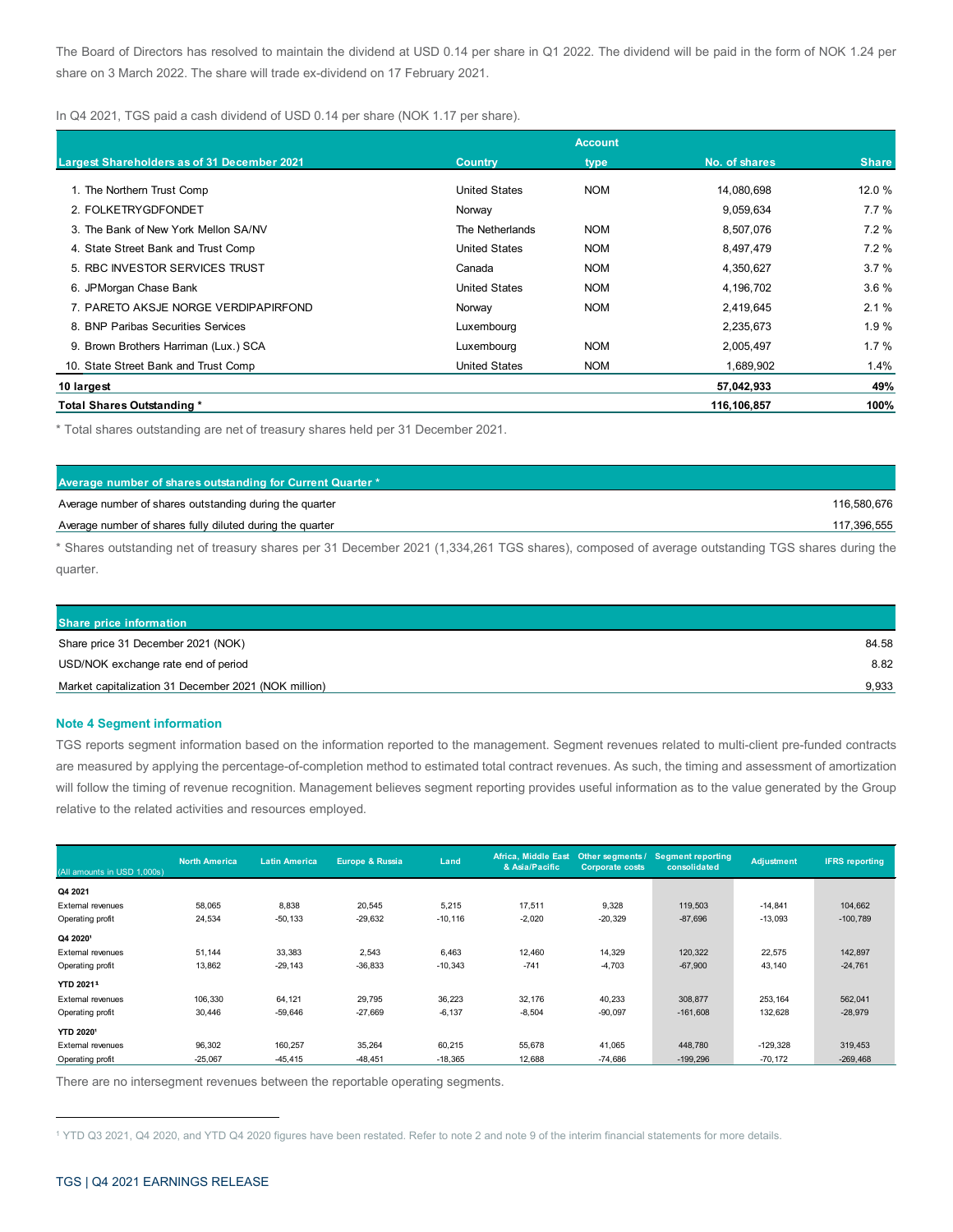The Group does not allocate all cost items to its reportable operating segments during the year. Unallocated cost items are reported as "Other segments/Corporate costs".

#### Impact on Income Statement

| (All amounts in USD 1,000s)                         | Q4 2021<br><b>IFRS</b> | <b>Performance</b><br>obligations met<br>during the quarter | In progress projects | Q4 2021<br><b>Segment</b> |
|-----------------------------------------------------|------------------------|-------------------------------------------------------------|----------------------|---------------------------|
| <b>Revenues</b>                                     | 104,661                | $-39,890$                                                   | 54,731               | 119,503                   |
| Amortization and impairment of multi-client library | 165,236                | $-33,522$                                                   | 35,271               | 166,985                   |
| Exchange gains/loss                                 | $-1,949$               | $\overline{\phantom{a}}$                                    | $-13,394$            | $-15,343$                 |
| Income before tax                                   | $-103, 106$            | $-6,368$                                                    | 6,066                | $-103,408$                |
| <b>Taxes</b>                                        | $-17,212$              | $-4,225$                                                    | 4,731                | $-16,707$                 |
| Net income                                          | $-85,894$              | $-2.143$                                                    | 1.335                | $-86,701$                 |

#### Impact on Balance Sheet

| (All amounts in USD 1,000s)           | 31 Dec 2021<br><b>IFRS</b> | <b>Adjustments</b> | 31 Dec 2021<br><b>Segment</b> |
|---------------------------------------|----------------------------|--------------------|-------------------------------|
|                                       |                            |                    |                               |
| Multi-client library                  | 704,868                    | $-198,350$         | 506,518                       |
| Deferred tax asset                    | 80,235                     | $-9,130$           | 71,105                        |
| <b>Total non-current assets</b>       | 1,178,880                  | $-207,480$         | 971,401                       |
|                                       |                            |                    |                               |
| Accrued revenues                      | 32,551                     | 49,508             | 82,060                        |
| <b>Total current assets</b>           | 435,294                    | 49,508             | 484,802                       |
|                                       |                            |                    |                               |
| <b>Equity</b>                         | 1,112,262                  | 29,575             | 1,141,837                     |
|                                       |                            |                    |                               |
| Deferred taxes                        | 32,226                     | $-266$             | 31,960                        |
| <b>Total non-current liabilities</b>  | 67,955                     | $-266$             | 67,688                        |
|                                       |                            |                    |                               |
| Accounts payable and debt to partners | 71,669                     | 14,828             | 86,497                        |
| Deferred revenues                     | 238,169                    | $-202,109$         | 36,060                        |
| <b>Total current liabilities</b>      | 433,958                    | -187,280           | 246,678                       |

The above adjustments to the multi-client-library reflect the net effects from different amortization and impairment principles between IFRS and segment figures (i.e. sales-based amortizations are recognized for in-progress projects under segment reporting). Further, the adjustments to accrued and deferred revenues reflect the net effects to the balance sheet of different timing of revenue recognition.

#### **Note 5 Multi-client library**

| (Numbers in USD millions)                   | <b>Segment</b><br>Q4 2021 | <b>IFRS</b><br>Q4 2021   | <b>Segment</b><br>Q4 2020 <sup>1</sup> | <b>IFRS</b><br>Q4 2020 <sup>1</sup> | <b>Segment</b><br><b>YTD 20211</b> | <b>IFRS</b><br><b>YTD 20211</b> | <b>Segment</b><br><b>YTD 20201</b> | <b>IFRS</b><br><b>YTD 20201</b> |
|---------------------------------------------|---------------------------|--------------------------|----------------------------------------|-------------------------------------|------------------------------------|---------------------------------|------------------------------------|---------------------------------|
| Opening balance net book value <sup>1</sup> | 608.8                     | 805.4                    | 780.1                                  | 1,078.5                             | 646.7                              | 965.6                           | 842.9                              | 1,102.6                         |
| Other changes to MCL                        | $\overline{a}$            | $\overline{\phantom{a}}$ | $\overline{\phantom{a}}$               | $\overline{a}$                      | $\sim$                             | $\overline{a}$                  | 6.8                                | 6.8                             |
| Non-operational investments                 | 11.0                      | 11.0                     | ۰                                      | $\overline{\phantom{a}}$            | 16.0                               | 16.0                            | 15.0                               | 15.0                            |
| Operational investments                     | 53.7                      | 53.7                     | 34.4                                   | 34.4                                | 182.2                              | 182.2                           | 309.3                              | 309.3                           |
| Amortization and impairment                 | $-167.0$                  | $-165.2$                 | $-167.9$                               | $-147.3$                            | $-338.3$                           | $-458.9$                        | $-527.4$                           | $-468.2$                        |
| Closing net book value                      | 506.5                     | 704.9                    | 646.7                                  | 965.5                               | 506.5                              | 704.9                           | 646.7                              | 965.5                           |
| Net MC revenues                             | 107.8                     | 93.0                     | 116.5                                  | 139.1                               | 283.6                              | 536.8                           | 433.6                              | 304.2                           |
| Change in MC revenue                        | $-7%$                     | $-33%$                   | $-49%$                                 | $-35%$                              | $-35%$                             | 76%                             | $-43%$                             | $-46%$                          |
| Change in Operational MC investment         | 56%                       | 56%                      | $-52%$                                 | $-52%$                              | $-41%$                             | $-41%$                          | $-12%$                             | $-12%$                          |
| Amort. in % of net MC revs.                 | 155%                      | 178%                     | 144%                                   | 106%                                | 119%                               | 85%                             | 122%                               | 154%                            |
| Change in net book value                    | $-22%$                    | $-27%$                   | $-23%$                                 | $-12%$                              | $-22%$                             | $-27%$                          | $-23%$                             | $-12%$                          |
| <b>Contract Revenues</b>                    | 11.7                      | 11.7                     | 3.8                                    | 3.8                                 | 25.3                               | 25.3                            | 15.2                               | 15.2                            |

<sup>1</sup> YTD Q3 2021, Q4 2020, and YTD Q4 2020 figures have been restated. Refer to note 2 and note 9 of the interim financial statements for more details.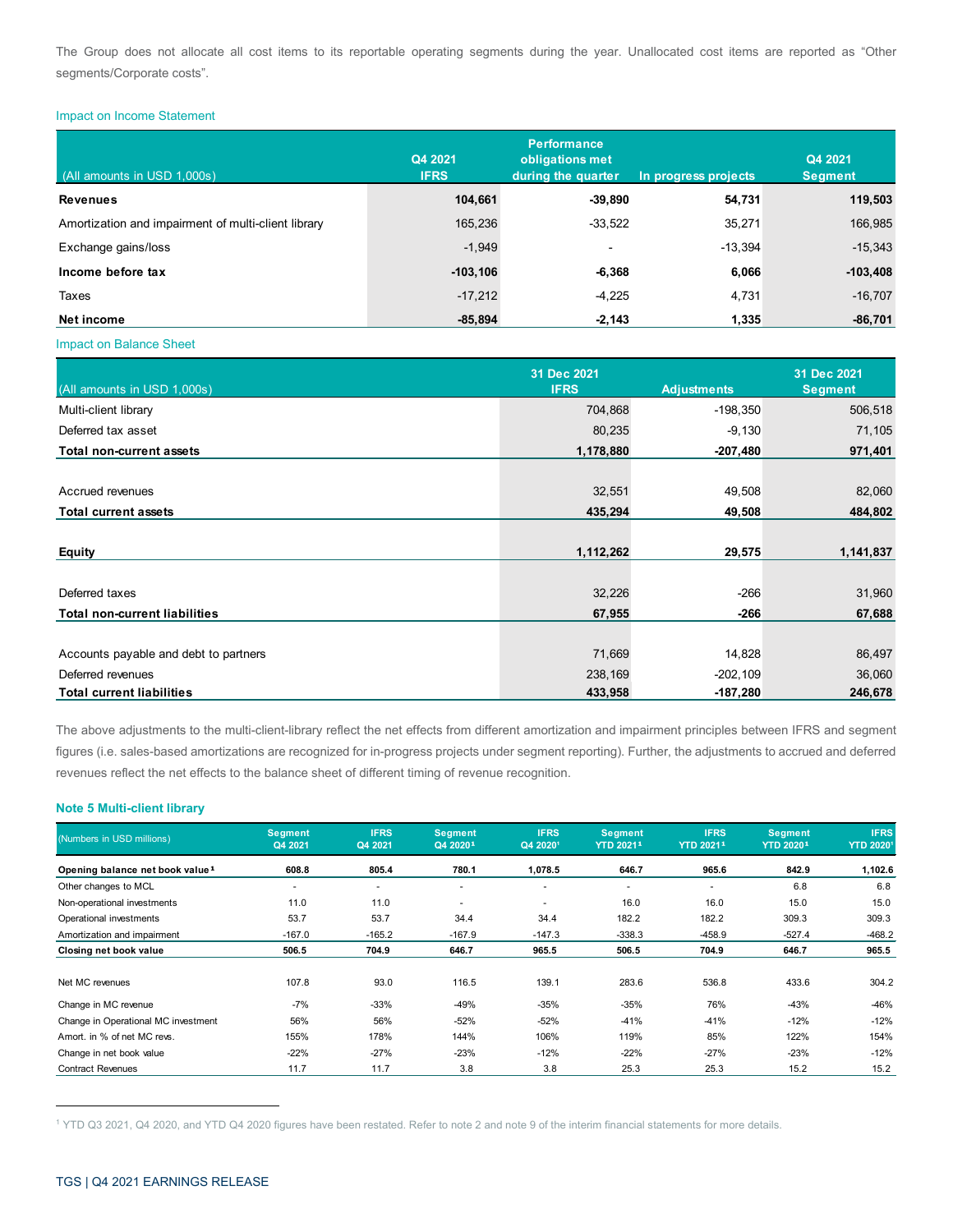#### **Note 6 Evaluation of estimates and assumptions**

TGS reviews the carrying value of its multi-client libraries and goodwill when there are events and changes in circumstances that indicate that the carrying value of these assets may not be recoverable. Impairment indicators have been assessed as a result of the significant volatility in the market during 2021, and include factors such as revised sales estimates on existing surveys, Covid-19 market effects and subsequent oil price collapse. Key inputs and assumptions in the impairment model have been revisited. The challenging market presents uncertainties and risk related to these estimates. The sales forecasts for future periods have been adjusted in Q4 2021. Please see the section Outlook, page 6, for further details for the Group's view of the current market situation.

Despite seeing signs of improving market conditions, as described in the Outlook section, the company has charged impairments of USD 67.4 million to its multi-client library in Q4 2021. The year developed less favorably than what the company originally anticipated, which has caused reduced basis for growth going forward for certain surveys. Moreover, parts of the library are exposed to regions that expected to underperform going forward, such as e.g. frontier parts of Norway.

#### Multi-client library

The Company estimates value in use based on discounted estimated future sales forecasts. For the multi-client library, the value in use has been determined based on revenue and cash flow projections from financial estimates prepared by management. Due to the prevailing markets, future expected cash flows are reduced and consequently the value in use of the multi-client library is reduced. TGS has a detailed process each quarter to assess projects at risk and impairment of the library amid the current volatility and uncertainty in the market. The underlying estimates that form the basis for the sales forecast depend on a number of variables, such as the number of oil and gas exploration and production (E&P) companies operating in the area with potential interest in the data, overall E&P spending, expectations regarding hydrocarbons in the area, whether licenses will be awarded in the future, expected farm-ins to licenses, relinquishments, etc. local tax rates and sales costs are applied.

TGS is operating in a global industry. TGS' customers are operating on a global scale, and the market for TGS' products is global. However, many local aspects affect the risk of the various cash generating units (CGUs) across the world, as each survey is considered a CGU. Based on this, TGS applies a country risk premium to determine the post-tax weighted average cost of capital (WACC) of all CGUs. The WACC varies between 8.3% to 15.2% for all the CGUs throughout the Group. The significant difference is due to the country risk added for specific surveys in the multi-client library. The WACC unadjusted country specific risk is 8.3%. At year-end 2020, TGS used a WACC between 8.0% to 19.2% for all the CGUs throughout the Group, with a WACC unadjusted country specific risk of 8.0%. The change of WACC from 2020 to 2021 is mainly due to decreased country specific risk and increased risk-free rate.

The table below shows the impairment charges recognized for the multi-client library in the applicable quarter, reflected in line item "Amortization and impairment of the multi-client library" in the statement of comprehensive income:

| (All amounts in USD 1,000s)      | <b>North America</b> | Latin America | <b>Europe &amp; Russia</b> | Land   | Africa, Middle East<br>& Asia/Pacific | Other | <b>IFRS</b> reporting |
|----------------------------------|----------------------|---------------|----------------------------|--------|---------------------------------------|-------|-----------------------|
| Q4 2021<br>Impairment            | 2,560                | 26,931        | 23,700                     | 13,430 | 743                                   | 0     | 67,364                |
| <b>YTD Q4 2021</b><br>Impairment | 2,560                | 26,931        | 23,700                     | 13,430 | 743                                   | ŋ     | 67,364                |

The above tables does not include accelerated amortization, which amounted to USD 47.2 million in Q4 2021 and USD 212.6 million in YTD Q4 2021.

| (All amounts in USD 1.000s)                 | <b>North America</b> | <b>Latin America</b> | Europe & Russia | Land    | Africa, Middle East<br>& Asia/Pacific | <b>Other</b> | <b>IFRS</b> reporting |
|---------------------------------------------|----------------------|----------------------|-----------------|---------|---------------------------------------|--------------|-----------------------|
| Net book value Multi-client Library         |                      |                      |                 |         |                                       |              |                       |
| <b>Before impairment</b>                    | 182.844              | 252.876              | 102.127         | 112.467 | 71.858                                | 50.059       | 772.232               |
| Q4 2021 impairment                          | 2.560                | 26.931               | 23.700          | 13,430  | 743                                   | 0            | 67.364                |
| Net book value Multi-client Library Q4 2021 | 180.285              | 225,944              | 78.428          | 99,038  | 71,115                                | 50,059       | 704,868               |
| WACC post-tax                               | 8.2%                 | 12.9 %               | 8.2%            | 8.2%    | 9.7%                                  | 8.2%         | 10.0%                 |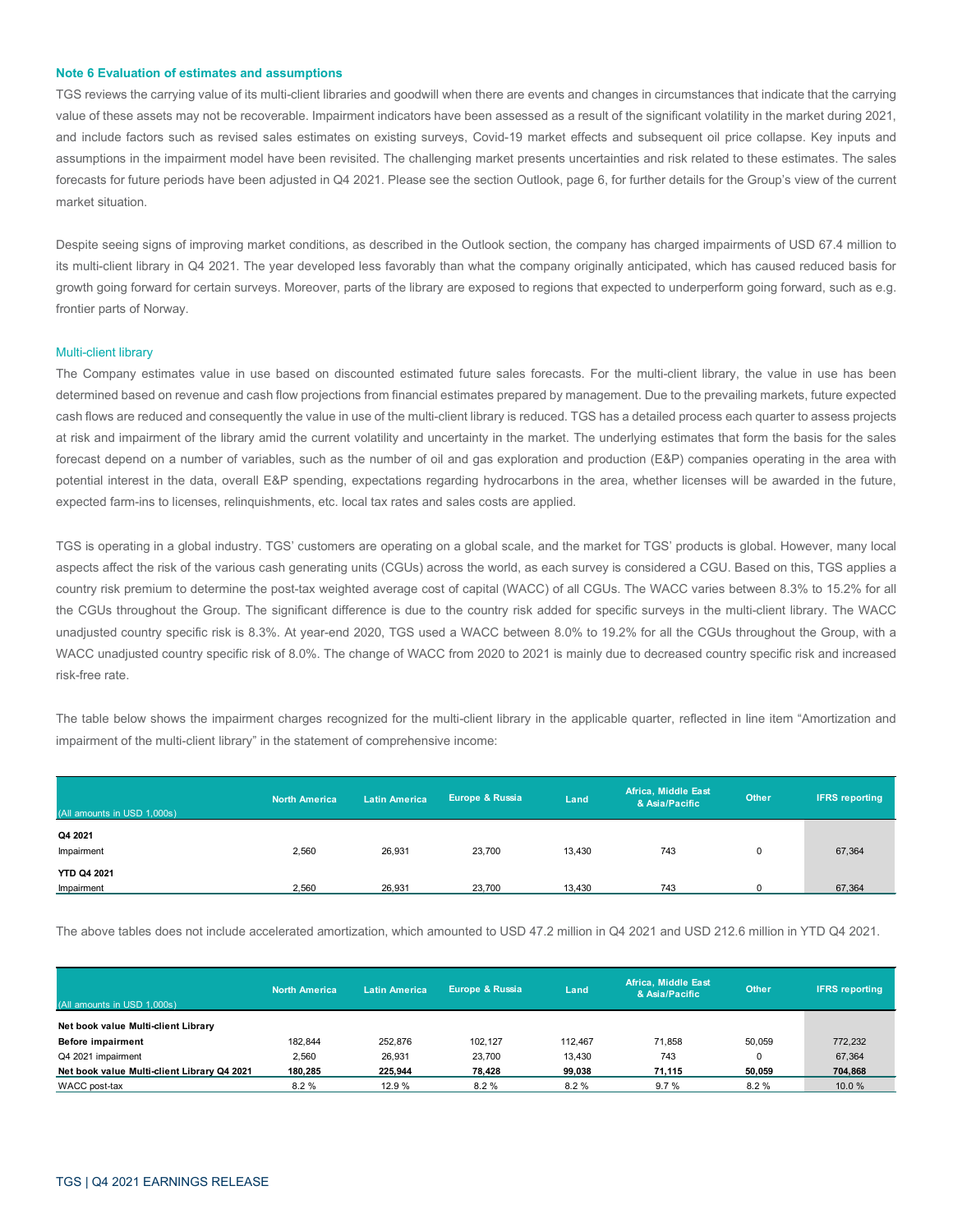The impairment review is sensitive to multiple inputs, such as expected sales forecasts and WACC. A change in expected sales forecast can significantly impact the impairment review for a CGU. The impact will depend on the current value in use and carrying value of the relevant CGU. A change in WACC will also impact the impairment review, while other inputs are considered not to have a significant impact. The following provides a sensitivity analysis as to these inputs:

- 10% reduction of sales forecast would lead to increased impairment of USD 21.6 million
- 20% reduction of sales forecast would lead to increased impairment of USD 52.5 million
- 2.5% increase in WACC would lead to increased impairment of USD 11.6 million
- 5% increase in WACC would lead to increased impairment of USD 25.2 million

#### **Goodwill**

In accordance with IFRS, TGS tests goodwill for impairment annually at year-end, or more frequently if there are indications that goodwill might be impaired. A group of CGUs should be impaired if the carrying amount is higher than the recoverable amount. The recoverable amount is the higher amount of the fair value and the value in use of a CGU. The carrying amount is the carrying amount of all PPE, intangibles, multi-client library, net working capital and goodwill allocated to the CGUs.

Goodwill acquired through business combinations has been allocated to individual cash generating units (CGU) as referred to in the table below:

| (All amounts in USD 1,000s)           | <b>North America</b> |         | Latin America Europe & Russia | Land   | Africa, Middle<br>East &<br>Asia/Pacific | <b>Other</b> | IFRS reporting |
|---------------------------------------|----------------------|---------|-------------------------------|--------|------------------------------------------|--------------|----------------|
| Net book value as of 31 December 2021 | 24,899               | 100.856 | 37,201                        | 26,894 | 48,820                                   | 65,294       | 303,964        |
| WACC post-tax                         | 8.2%                 | 10.8%   | 8.2%                          | 8.2%   | 9.8%                                     | 8.2%         |                |

Based on the impairment testing performed, no impairments have been recognized during 2021.

In assessing value in use, the estimated future cash flows both from the current multi-client library and expected future investments are discounted to their present value using a post-tax discount rate that reflects current market assessments of the time value of money and the risks specific to the asset. The post-tax rate is calculated based on the local tax rates in the relevant tax jurisdictions and applying an average of the relevant country risks for the groups of CGUs as specified in the table above. TGS bases its impairment calculation on detailed budgets and forecast calculations, which are prepared separately for each of TGS' CGUs to which the individual assets are allocated. These budgets and forecast calculations generally cover a period of five years. For longer periods, a long-term growth rate is calculated and applied to project future cash flows after the fifth year. Currently a long term growth rate of 0% is applied.

The impairment calculations are most sensitive to the changes in the forecasted sales, which depend on both the expected investments and expected returns of investments. These factors are mainly influenced by future E&P spending and demand for TGS' products. A change in expected sales forecast can significantly impact the impairment review for a CGU. The impact will depend on the current value in use and carrying value of the relevant CGU. In addition, the impairment calculations are sensitive to changes in WACC, as well as expected cost levels and expected development of working capital. The following provides a sensitivity analysis as to these inputs:

- 10% reduction of expected return of investments would lead to an impairment of USD 30.4 million
- 20% reduction of expected return of investments would lead to an impairment of USD 119.3 million
- 2.5% increase in WACC would lead to an impairment of USD 101.8 million
- 5% increase in WACC would lead to an impairment of USD 226.2 million

Management does not see any other reasonable changes in the key assumptions that would cause the value in use to be lower than its carrying value.

#### **Note 7 Related parties**

No material transactions with related parties took place during the quarter.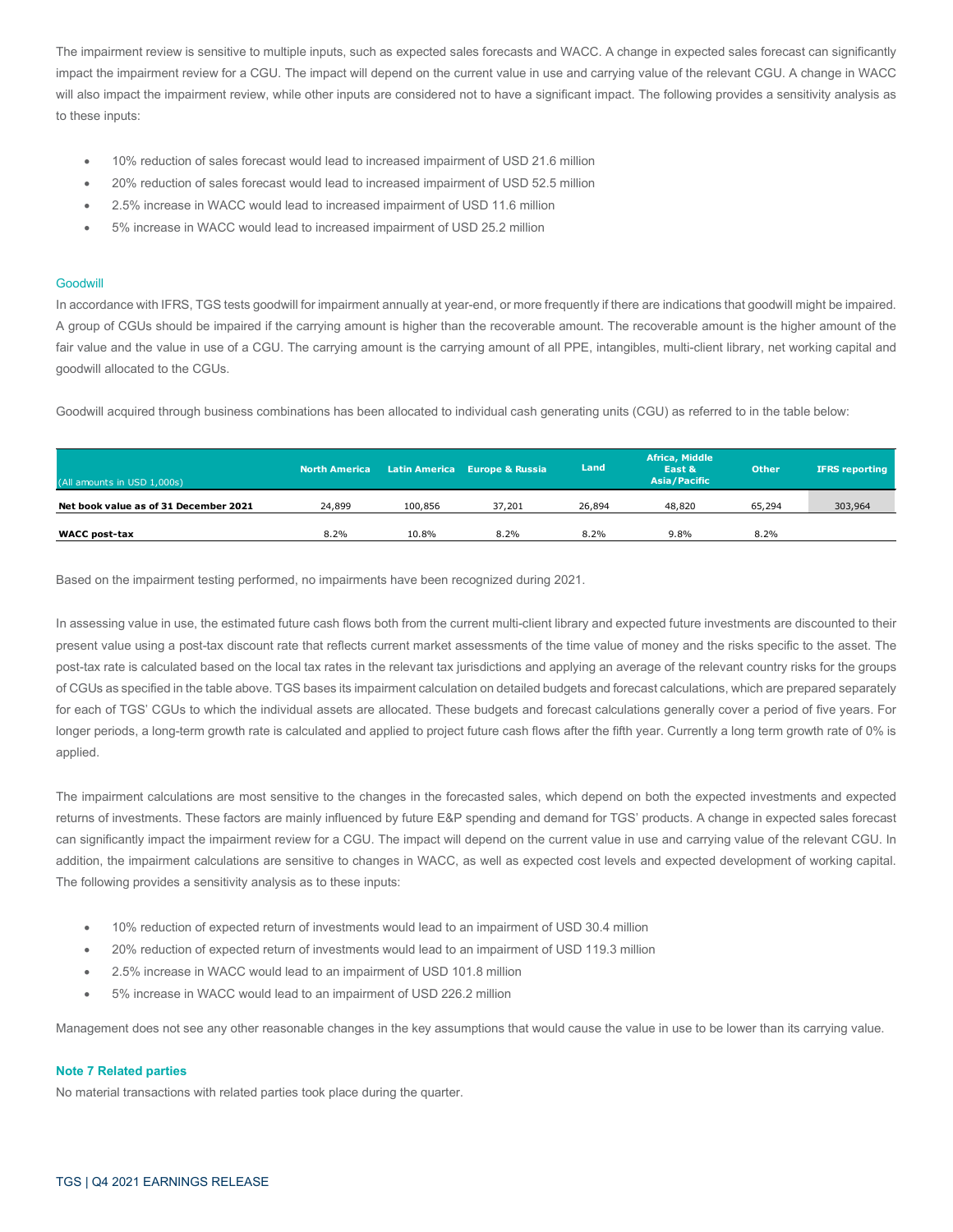#### **Note 8 Contingent liabilities**

#### Civil matters – DNB

Reference is made to note 24 to the consolidated financial statements included in the 2020 Annual Report, which includes a detailed description of claims against TGS and various other parties by DNB, who accepted liability under Norwegian law pursuant to its status as a pledgee for alleged unwarranted tax refunds received by Skeie Energy. The parties agreed to settle the matter prior to commencement of the trial in October 2021. The settlement amount was accrued in the third quarter of 2021.

#### Tax exposure

TGS operates in a range of tax jurisdictions with complex considerations and legislation concerning both indirect and direct taxation, including Brazil and Argentina. Thus, uncertainties exist related to reported tax liabilities and exposures. Recognized taxes (both direct and indirect) are based on all known and available information and represents our best estimate as of the date of reporting.

The jurisdictions in which TGS operates are also subject to changing tax regulations which may impact assessments, for instance concerning the recoverability of credits. Furthermore, tax authorities may challenge the calculation of both taxes and credits from prior periods. Such processes and proceedings may result in changes to previously reported and calculated tax positions, which in turn may lead to TGS having to recognize operating or financial expenses in the period of change.

# **Note 9 Restatements**

TGS has substantial operations in Latin America, a significant portion of which resulted from the acquisition of Spectrum ASA in August 2019. Activities in Latin America are subject to several different taxes depending on the jurisdiction, such as corporate income tax, value-added taxes, import taxes and withholding taxes. TGS has conducted a review of the accounting treatment of the different taxes and has concluded that certain changes to the historical practices are advisable. Consequently, to reflect these changes, the company has restated certain account balances for quarters Q1 to Q3 in 2021 and the full year 2020.

The restatement reflects an increase in multi-client investments due to an adjustment for capitalized indirect taxes and prepaid cost balances not previously included. The restatement also results in an increase in accrued expenses related to indirect taxes. Foreign currency gains and losses have been recognized on monetary amounts denominated in foreign currencies. Adjustments pertaining to periods prior to 2020 have been reflected through an adjustment to retained earnings in opening equity.

#### Impact on Income Statement YTD Q3 2021

|                                                     | <b>YTD Q3 2021</b>         |                     | <b>YTD Q3 2021</b> |
|-----------------------------------------------------|----------------------------|---------------------|--------------------|
| (All amounts in USD 1,000s)                         | <b>Before restatements</b> | <b>Restatements</b> | After restatements |
|                                                     |                            |                     |                    |
| Amortization and impairment of multi-client library | 276,096                    | 17,529              | 293,625            |
| Financial expenses                                  | $-4,006$                   | $-46$               | $-4,052$           |
| Net exchange gains/(losses)                         | $-5,824$                   | 660                 | $-5,164$           |
| Taxes                                               | 30,365                     | 1,025               | 31,391             |
| Net income                                          | 49,726                     | $-17,941$           | 31,785             |
|                                                     |                            |                     |                    |
| <b>EPS USD</b>                                      | 0.43                       | $-0.15$             | 0.27               |
| EPS USD, fully diluted                              | 0.42                       | $-0.15$             | 0.27               |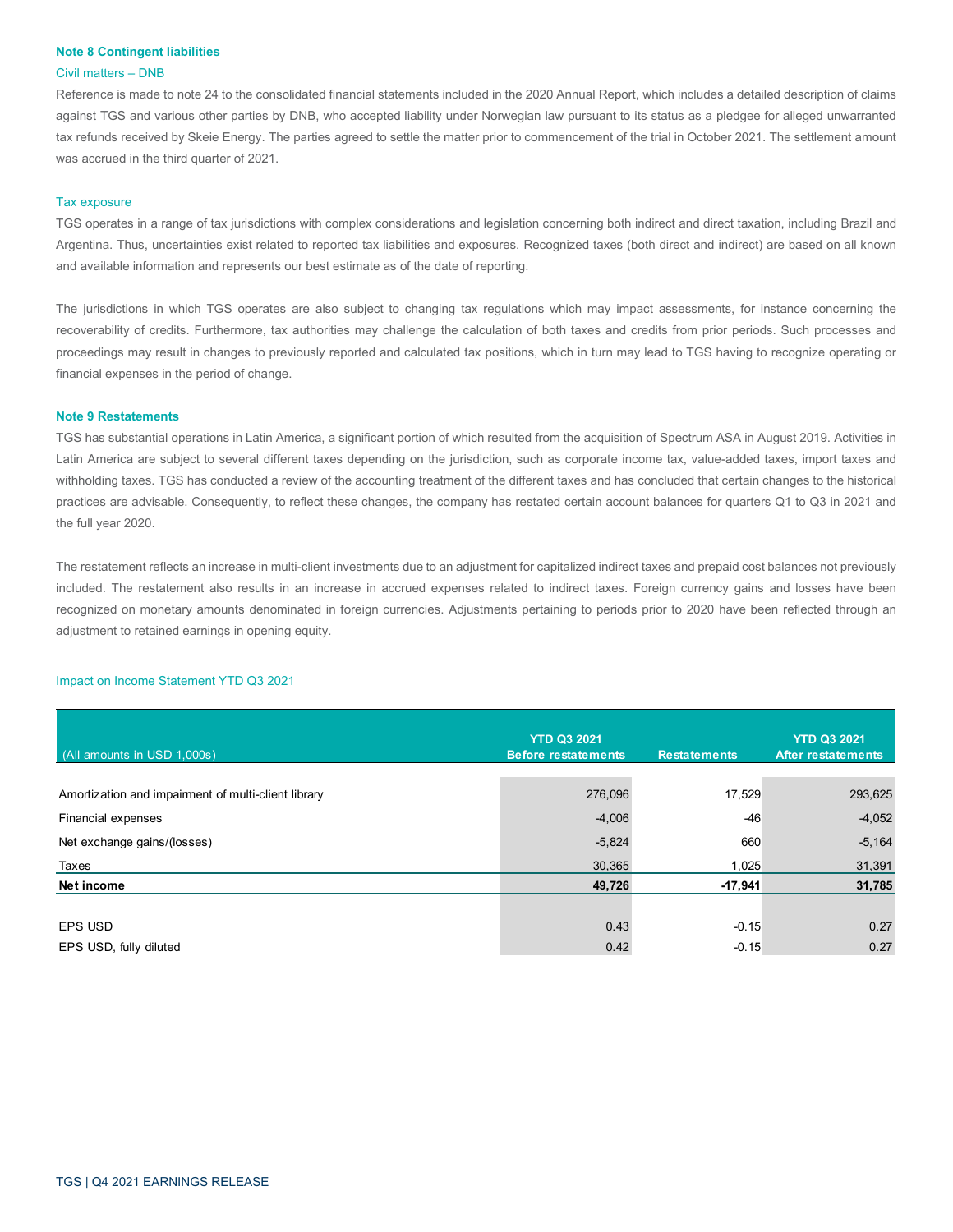# Impact on Income Statement Q4 2020

| (All amounts in USD 1,000s)                         | Q4 2020<br><b>Before restatements</b> | <b>Restatements</b> | Q4 2020<br>After restatements |
|-----------------------------------------------------|---------------------------------------|---------------------|-------------------------------|
| Cost of goods sold - proprietary and other          | 908                                   | 1,619               | 2,527                         |
| Amortization and impairment of multi-client library | 143,900                               | 3,427               | 147,327                       |
| <b>Financial expenses</b>                           | $-263$                                | $-58$               | $-321$                        |
| Net exchange gains/(losses)                         | $-1,803$                              | $-1,101$            | $-2,904$                      |
| Taxes                                               | $-11,650$                             | 685                 | $-10,964$                     |
| Net income                                          | $-10,024$                             | $-6,891$            | $-16,915$                     |
|                                                     |                                       |                     |                               |
| <b>EPS USD</b>                                      | $-0.09$                               | $-0.06$             | $-0.14$                       |
| EPS USD, fully diluted                              | $-0.09$                               | $-0.06$             | $-0.14$                       |

#### Impact on Income Statement YTD Q4 2020

| (All amounts in USD 1,000s)                         | <b>YTD Q4 2020</b><br><b>Before restatements</b> | <b>Restatements</b> | <b>YTD Q4 2020</b><br>After restatements |
|-----------------------------------------------------|--------------------------------------------------|---------------------|------------------------------------------|
|                                                     |                                                  |                     |                                          |
| Cost of goods sold - proprietary and other          | 5,409                                            | 1,641               | 7,050                                    |
| Amortization and impairment of multi-client library | 464,615                                          | 3,594               | 468,209                                  |
| Financial expenses                                  | $-2,896$                                         | $-234$              | $-3,130$                                 |
| Net exchange gains/(losses)                         | 5,354                                            | 2,452               | 7,807                                    |
| Taxes                                               | $-72,324$                                        | 3,856               | $-68,468$                                |
| Net income                                          | $-188,598$                                       | $-6,872$            | $-195,469$                               |
|                                                     |                                                  |                     |                                          |
| <b>EPS USD</b>                                      | $-1.61$                                          | $-0.06$             | $-1.67$                                  |
| EPS USD, fully diluted                              | $-1.61$                                          | $-0.06$             | $-1.67$                                  |

# Impact on Balance Sheet 31 December 2020

|                                                              | 31 Dec 2020                |                     | 31 Dec 2020        |
|--------------------------------------------------------------|----------------------------|---------------------|--------------------|
| (All amounts in USD 1,000s)                                  | <b>Before restatements</b> | <b>Restatements</b> | After restatements |
| Multi-client library                                         | 946,263                    | 19,288              | 965,551            |
| <b>Total non-current assets</b>                              | 1,437,392                  | 19,288              | 1,456,680          |
|                                                              |                            |                     |                    |
| Other current assets                                         | 104,819                    | $-13,302$           | 91,516             |
| <b>Total current assets</b>                                  | 578,017                    | $-13,302$           | 564,715            |
|                                                              |                            |                     |                    |
| Other equity                                                 | 1,261,759                  | $-22,127$           | 1,239,632          |
| <b>Equity</b>                                                | 1,265,841                  | $-22,127$           | 1,243,714          |
|                                                              |                            |                     |                    |
| Accounts payable and debt to partners                        | 116,028                    | $-38,344$           | 77,683             |
| Taxes payable, withheld payroll tax, social security and VAT | 11,691                     | 20,059              | 31,749             |
| Lease and other current liabilities                          | 60,248                     | 46,399              | 106,647            |
| <b>Total current liabilities</b>                             | 675,160                    | 28,113              | 703,273            |

Segment amortization and impairment of multi-client library has been restated with USD 1.6 million YTD Q3 2021, USD 0.4 million Q4 2020 and USD 0.8 million YTD Q4 2020. Segment multi-client library 31.12.2020 has been restated from USD 623.9 million to USD 646.7 million.

Note 29 in TGS' Annual Report for 2020 shows the changes from Q4 2020 interim financial statement to the Annual Report for 2020. TGS' Annual Report for 2020 is available a[t www.tgs.com.](http://www.tgs.com/)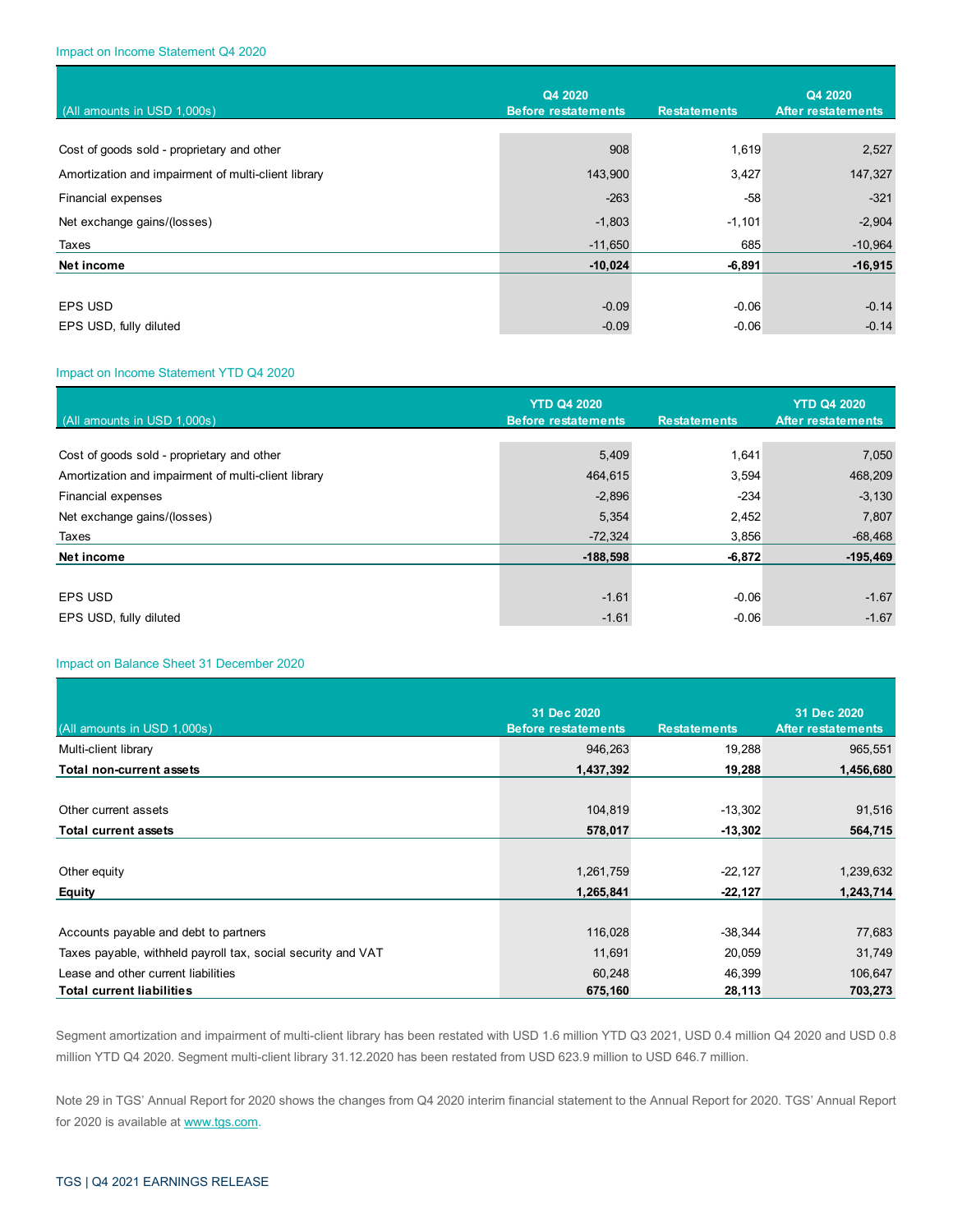

# Energy starts with us.

## **DEFINITIONS – ALTERNATIVE PERFORMANCE MEASURES**

TGS' financial information is prepared in accordance with IFRS. In addition, TGS provides alternative performance measures to enhance the understanding of TGS' performance. The alternative performance measures presented by TGS may be determined or calculated differently by other companies.

#### **EBIT (Operating Profit)**

Earnings before interest and tax is an important measure for TGS as it provides an indication of the profitability of the operating activities.

The EBIT margin presented is defined as EBIT (Operating Profit) divided by revenues.

## **Prefunding percentage**

The prefunding percentage is calculated by dividing the multi-client prefunding revenues by the operational investments in the multi-client library, excluding investments related to projects where payments to the vendors are contingent on sales (risk-sharing investments). The prefunding percentage is considered as an important measure as it indicates how the Group's financial risk is reduced on multi-client investments.

#### **EBITDA**

EBITDA means earnings before interest, taxes, amortization and depreciation. TGS uses EBITDA because it is useful when evaluating operating profitability as it excludes amortization, depreciation and impairments related to investments that occurred in the past. Also, the measure is useful when comparing the Group's performance to other companies.

|                                                     | Q4 2021         | Q4 2021         | Q4 2020              | Q4 2020           |
|-----------------------------------------------------|-----------------|-----------------|----------------------|-------------------|
| (All amounts in USD 1,000s)                         | <b>Segment</b>  | <b>IFRS</b>     | Segment <sup>1</sup> | IFRS <sup>1</sup> |
| Net income                                          | $-86,701$       | $-85,894$       | $-47,951$            | $-16,915$         |
| Taxes                                               | $-16,707$       | $-17,212$       | $-23,067$            | $-10,964$         |
| Net financial items                                 | 15,712          | 2,317           | 3,118                | 3,118             |
| Depreciation, amortization and impairment           | 4,752           | 4,752           | 3,954                | 3,954             |
| Amortization and impairment of multi-client library | 166,985         | 165,236         | 167,892              | 147,327           |
| <b>EBITDA</b>                                       | 84,040          | 69,199          | 103,946              | 126,521           |
|                                                     |                 |                 |                      |                   |
|                                                     |                 |                 |                      |                   |
|                                                     | <b>YTD 2021</b> | <b>YTD 2021</b> | <b>YTD 2020</b>      | <b>YTD 20201</b>  |
| (All amounts in USD 1,000s)                         | <b>Segment</b>  | <b>IFRS</b>     | Segment <sup>1</sup> | IFRS <sup>1</sup> |
| Net income                                          | $-155,089$      | $-54,108$       | $-144,344$           | $-195,469$        |
| Taxes                                               | $-30,864$       | 14,178          | $-49,421$            | $-68,468$         |
| Net financial items                                 | 24,345          | 10,951          | $-5,530$             | $-5,530$          |
| Depreciation, amortization and impairment           | 19,255          | 19,255          | 19,932               | 19,932            |
| Amortization and impairment of multi-client library | 338,325         | 458,861         | 527,365              | 468,209           |

#### **Return on average capital employed**

Return on average capital employed (ROACE) shows the profitability compared to the capital that is employed by TGS, and it is calculated as operating profit divided by the average of the opening and closing capital employed for a period of time.

Capital employed is calculated as equity plus net interest-bearing debt. Net interest-bearing debt is defined as interest bearing debt minus cash and cash equivalents. TGS uses the ROACE measure as it provides useful information about the performance under evaluation.

<sup>1</sup> YTD Q3 2021, Q4 2020, and YTD Q4 2020 figures have been restated. Refer to note 2 and note 9 of the interim financial statements for more details.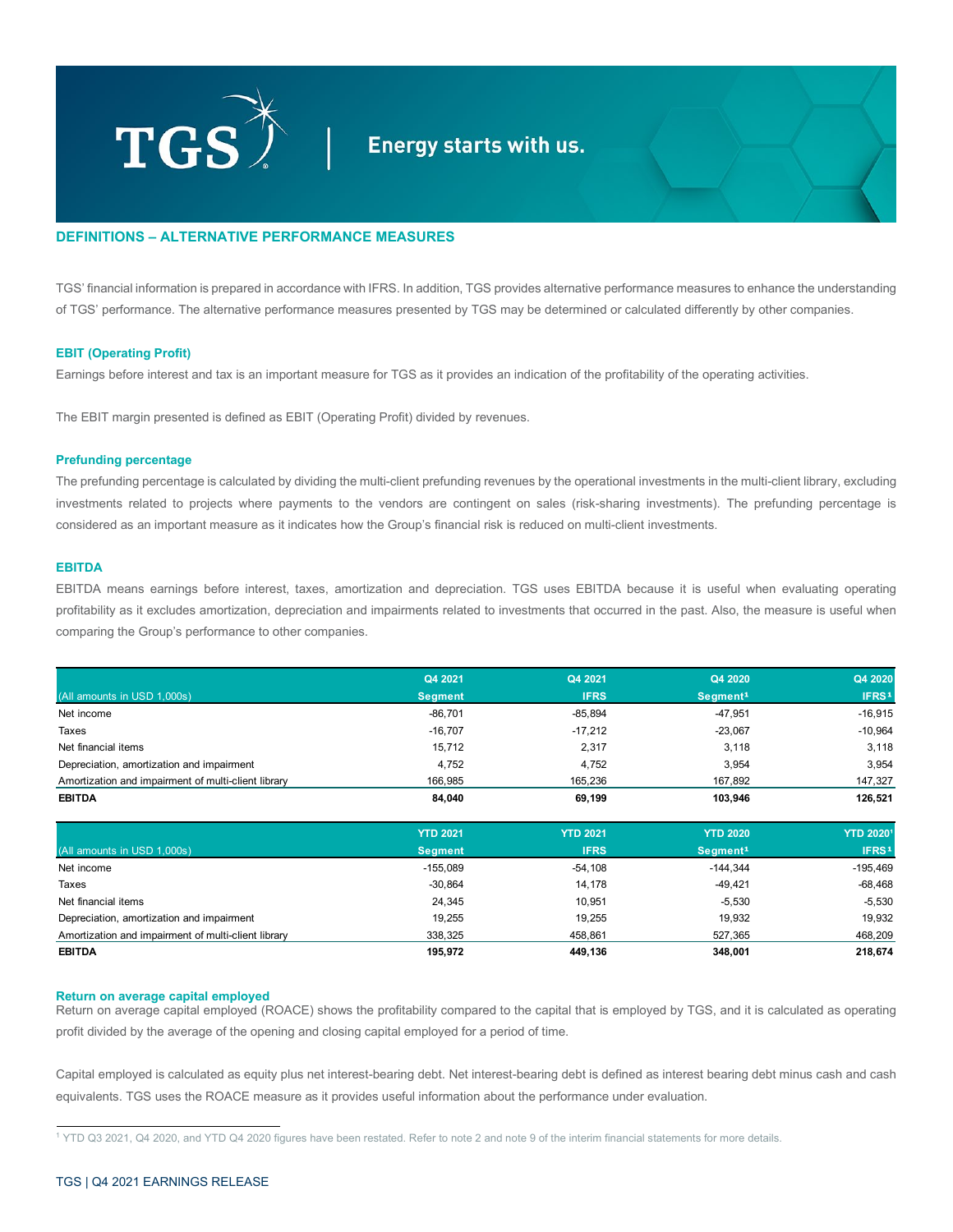|                                       | 31-Dec-21                | 31-Dec-21                | 31-Dec-20            | 31-Dec-20         |
|---------------------------------------|--------------------------|--------------------------|----------------------|-------------------|
| (All amounts in USD 1,000s)           | <b>Segment</b>           | <b>IFRS</b>              | Segment <sup>1</sup> | IFRS <sup>1</sup> |
| Equity                                | 1,141,837                | 1,112,262                | 1,392,872            | 1,243,714         |
| Interest bearing debt                 | $\overline{\phantom{a}}$ | $\overline{\phantom{a}}$ | 2,500                | 2,500             |
| Cash                                  | 215.329                  | 215,329                  | 195.716              | 195,716           |
| Net interest bearing debt             | $-215.329$               | $-215.329$               | $-193.216$           | -193,216          |
| Capital employed                      | 926,508                  | 896,933                  | 1,199,656            | 1,050,498         |
| Average capital employed              | 1,063,082                | 973.715                  | 1.243.025            | 1,137,853         |
| Operating profit (12 months trailing) | $-208,902$               | $-28,979$                | $-217,372$           | $-226,861$        |
| <b>ROACE</b>                          | $-20%$                   | $-3%$                    | $-17%$               | $-20%$            |

# **Free cash flow (after MC investments)**

Free cash flow (after MC investments) when used by TGS means cash flow from operational activities minus cash investments in multi-client projects. TGS uses this measure as it represents the cash that the Group is able to generate after investing the cash required to maintain or expand the multi-client library.

| (All amounts in USD 1.000s)                 | Q4 2021   | Q4 2020   | <b>YTD 2021</b> | <b>YTD 2020</b> |
|---------------------------------------------|-----------|-----------|-----------------|-----------------|
| Cash flow from operational activities       | 117.070   | 58.676    | 317.648         | 354.728         |
| Organic investments in multi-client library | $-62.183$ | $-30.290$ | $-154.830$      | -341.146        |
| Free cash flow (after MC investments)       | 54,887    | 28,386    | 162.818         | 13,582          |

# **Accelerated Amortization (IFRS)**

Following the adoption of the straight-line amortization policy for completed surveys, recognition of impairment of a library may be necessary in the event that sales on a survey are realized disproportionately sooner within that survey's useful life.

#### **Work-in-progress (WIP) amortization (segment)**

Under segment reporting, the asset is amortized during the WIP phase prior to delivery to the customer. Amortization during this phase is calculated based on the expected sales relative to the expected cost.

#### **Backlog**

Backlog is defined as the total value of future revenue based on segment reporting from signed customer contracts.

<sup>1</sup> 2020 Balances have been restated. Refer to note 2 and note 9 of the interim financial statements for more details